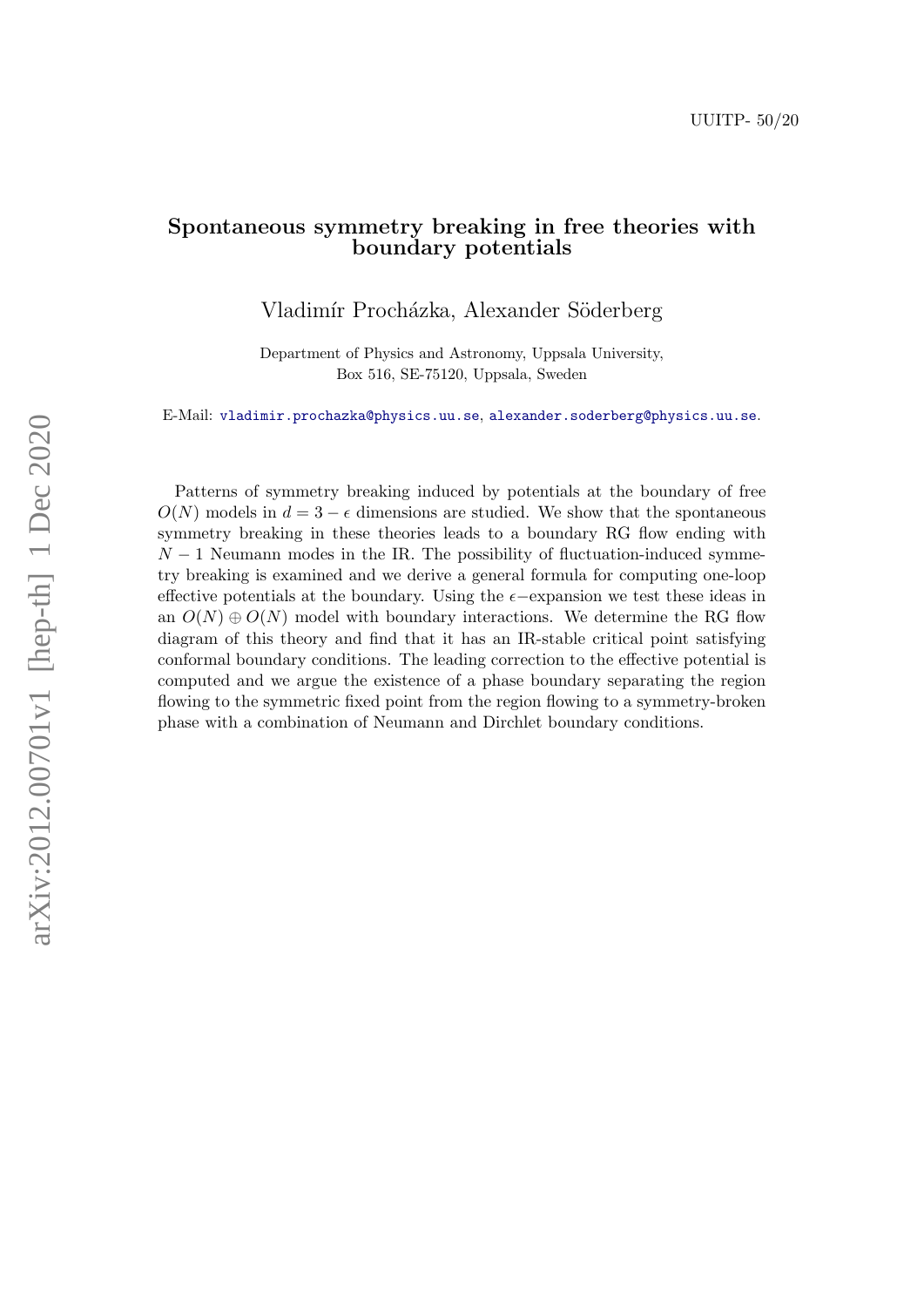# 1. Introduction

Spontaneous breaking of global symmetries is one of the most universally used tools to understand phase transitions in modern theoretical physics. In this paper we would like to consider its application to systems described by scalar field theories existing on a manifold with a boundary. A lot has already been understood in the condensed matter context [\[1\]](#page-16-0), where such systems describe polymer absorption by walls [\[2\]](#page-16-1). Other than the usual order-disorder phase transition in the bulk (called the ordinary transition), there is a possibility of an extraordinary phase transition at the boundary above the bulk critical temperature. Field theoretically such systems are represented by an  $O(N)$  model in  $d=3$  dimensions with polynomial interactions in the bulk where the extraordinary phase transition is triggered by a negative 'boundary mass' term. This representation makes them amenable to study with the techniques of highenergy physics. In particular the machinery of boundary conformal bootstrap [\[3\]](#page-16-2) allows for high precision evaluation of correlation functions at the Wilson-Fisher (WF) fixed point (FP) [\[4\]](#page-16-3), which was recently used in evaluation of layer susceptibility at the extraordinary transition point [\[5,](#page-16-4) [6\]](#page-16-5). Alternatively a wealth of information on these models can be obtained by coupling them to a curved background and calculating the resulting partition function [\[7,](#page-16-6) [8\]](#page-16-7).

In this work we would like to examine the case when bulk couplings are turned off and instead we include interactions at the boundary. For  $d = 3 - \epsilon$  this still leads to a non-trivial RG flow at the boundary with an interacting infrared (IR) FP, which was recently studied in [\[9\]](#page-16-8) and [\[10\]](#page-16-9). In condensed matter literature, scalar models with boundary interactions were considered long before in [\[11\]](#page-16-10). In the context of polymer physics, tuning the bulk couplings to zero means considering a rather non-realistic example with two-body monomer interactions confined to the boundary.

In the realm of high energy physics there are nevertheless important examples of free theories with boundary interactions. For  $d = 2$  free bosons with boundary potentials have been studied in the context of open strings [\[12,](#page-16-11) [13\]](#page-16-12). More recently there has been a progress in constraining free scalar theories with boundaries and defects with  $d > 2$  by using conformal boostrap techniques [\[14,](#page-16-13) [15\]](#page-16-14).

Finally let us note that free models are often related to interacting ones via dualities such as bosonisation in  $d = 2$  dimensions or more refined dualities that have recently been discovered in  $d = 3$  dimensions [\[16,](#page-16-15) [17\]](#page-16-16). Thus it is possible that already by studying the models that are free in the bulk we can learn something about the interacting theories and their boundary deformations via the duality.

In this paper we would like to consider giving a vacuum expectation value (v.e.v.) to a boundary field. This is not a new idea in itself. In the condensed matter context (cf. [\[1\]](#page-16-0)) this phenomenon gives rise to new kinds of phase transitions called special and extraordinary. These transitions cannot be deduced from the knowledge of the bulk phase diagram itself and are described by a set of independent boundary parameters (couplings, v.e.v.'s, etc.). When the bulk is free there are no bulk parameters to tune so all the non-trivial dynamics happens at the boundary either through edge degrees of freedom or dynamical boundary conditions (b.c.'s). We would like to study the latter in the present work and convince the reader that such a simple set-up can lead to rich physics similar to the phase structure of the Ising model.

Let us start by introducing the class of models we want to work with. We will consider a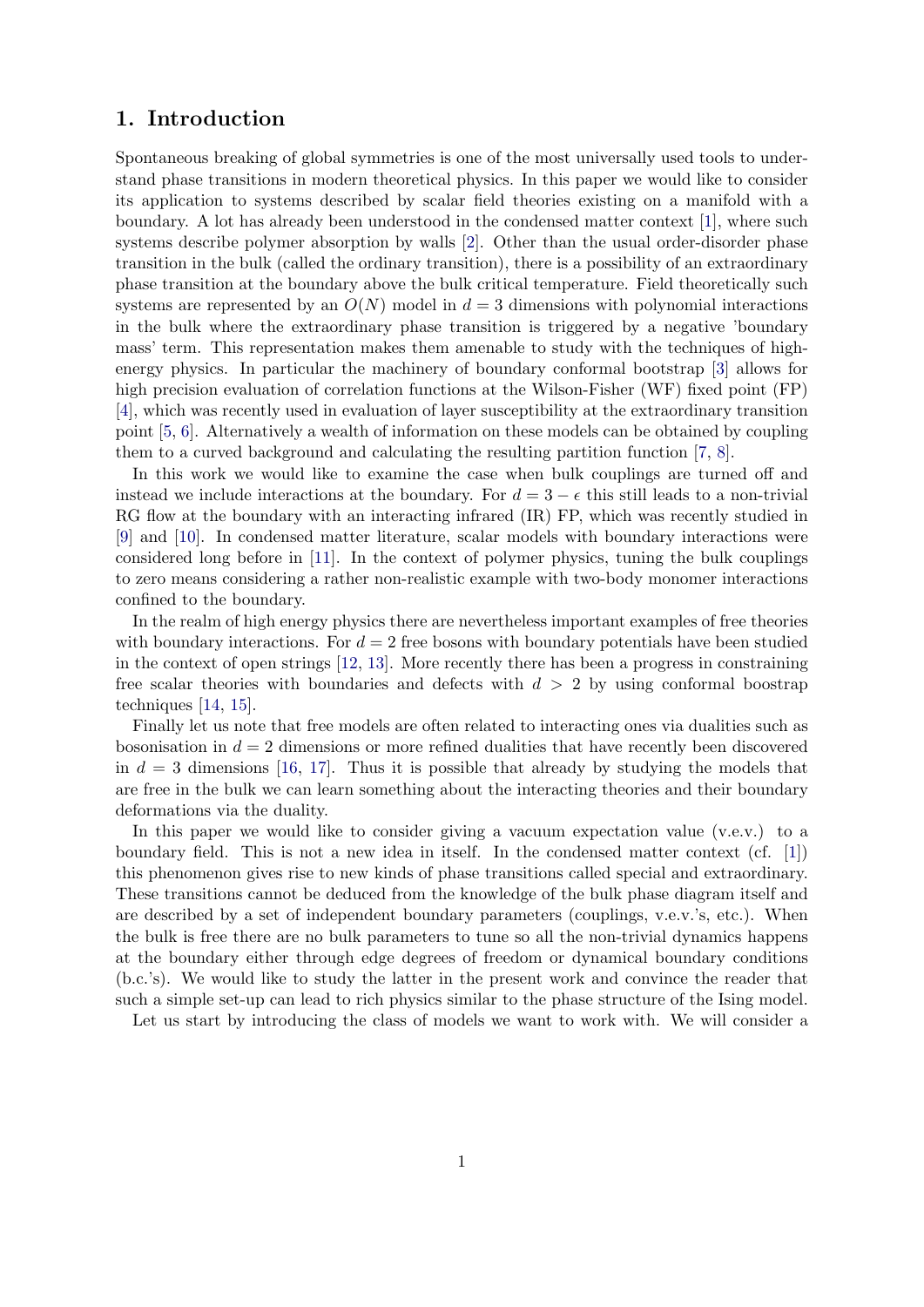free  $O(N)$  with a boundary potential

<span id="page-2-1"></span>
$$
S[\phi] = \int_{\mathbb{R}_+^d} d^d x \left[ \frac{(\partial_\mu \phi)^2}{2} + \delta(x_\perp) V(\phi) \right] , \quad d = 3 - \epsilon , \qquad (1.1)
$$

where we have suppressed the index notation for  $\phi \equiv \phi^i$  with i running from 1 to N and used the Euclidean space conventions. The bulk theory has an  $O(N)$  symmetry

$$
\phi \to R\phi \; , \quad R \in O(N) \; , \tag{1.2}
$$

and an additional shift symmetry

$$
\phi \to \phi + c \tag{1.3}
$$

where c is a constant vector.<sup>[1](#page-2-0)</sup> In the absence of boundary potential we can choose Neumann b.c.'s, which will preserve both of these symmetries.

The boundary potential will break the bulk shift symmetry, but we will assume that it preserves the  $O(N)$  symmetry. Equation of motion together with the boundary condition describing the system in [\(1.1\)](#page-2-1) read

<span id="page-2-4"></span>
$$
\partial^2 \phi = 0 \;, \quad \partial_{\perp} \phi |_{x_{\perp} = 0} = V'(\phi) |_{x_{\perp} = 0} \; . \tag{1.4}
$$

If the potential has any non-trivial minima these equations admit a constant solution  $\phi =$  $\langle \phi \rangle \neq 0$  satisfying

$$
\frac{\partial V}{\partial \phi^i}(\langle \phi \rangle) = 0 \tag{1.5}
$$

We will furthermore assume that the solution is a stable minimum with  $\frac{\partial^2 V}{\partial \phi^i \partial \phi^j} \geq 0$  (by this we mean that the Hessian matrix has only non-negative eigenvalues). Now what are the consequence of having such solution? The vacuum  $\langle \phi \rangle$  will break the global symmetry  $O(N)$ down to  $O(N-1)$ . Had there been no boundary interaction this would obviously not be the case since the new vacuum would be related to the trivial one by the shift symmetry. We will now demonstrate that in the presence of a boundary the expansion around  $\langle \phi \rangle$  leads to a distinct qualitative picture.

By running the usual textbook arguments leading to the Goldstone theorem we see that the matrix  $\frac{\partial^2 V}{\partial \phi^i \partial \phi^j}$  has exactly  $N-1$  vanishing eigenvalues corresponding to the broken generators of  $O(N)$ . We can choose the usual parametrisation to expand about the minimum

<span id="page-2-2"></span>
$$
\phi = e^{\eta^k T^k} (\langle \phi \rangle + \sigma). \tag{1.6}
$$

Here  $T^k$ ,  $k \in \{1, ..., N-1\}$  is the generator of the Lie algebra corresponding to  $O(N)/O(N-1)$ and  $\sigma$  is a vector in the flavour space parallel to  $\langle \phi \rangle$  satisfying  $|\sigma| \ll |\langle \phi \rangle|$ . If we insert [\(1.6\)](#page-2-2) into the potential [\(1.1\)](#page-2-1) we find that  $\eta^k$  is a free massless field and that  $\sigma$  has a positive boundary mass and both cubic and quartic interactions<sup>[2](#page-2-3)</sup>

$$
S[\eta, \sigma] = \int_{\mathbb{R}_+^d} d^d x \left[ \frac{(\partial_\mu \eta^k)^2}{2} + \frac{(\partial_\mu \sigma)^2}{2} + \delta(x_\perp) V(\sigma) \right] + \dots ,
$$
  
\n
$$
V(\eta, \sigma) = \frac{m}{2} \sigma^2 + \mathcal{O}(\sigma^3) ,
$$
\n(1.7)

<span id="page-2-0"></span><sup>&</sup>lt;sup>1</sup>For a compact  $\phi$  in three dimensions the symmetry can be interpreted as a topological  $U(1)$  that acts on the corresponding magnetic monopoles  $e^{i\phi}$ . For bosonic strings on a worldsheet this symmetry corresponds to space-time translations.

<span id="page-2-3"></span><sup>&</sup>lt;sup>2</sup>Here we used that  $e^{\eta^k T^k} \in O(N)/O(N-1) \subset O(N)$ , which means that  $\phi^2 = (\langle \phi \rangle + \sigma)^2$ .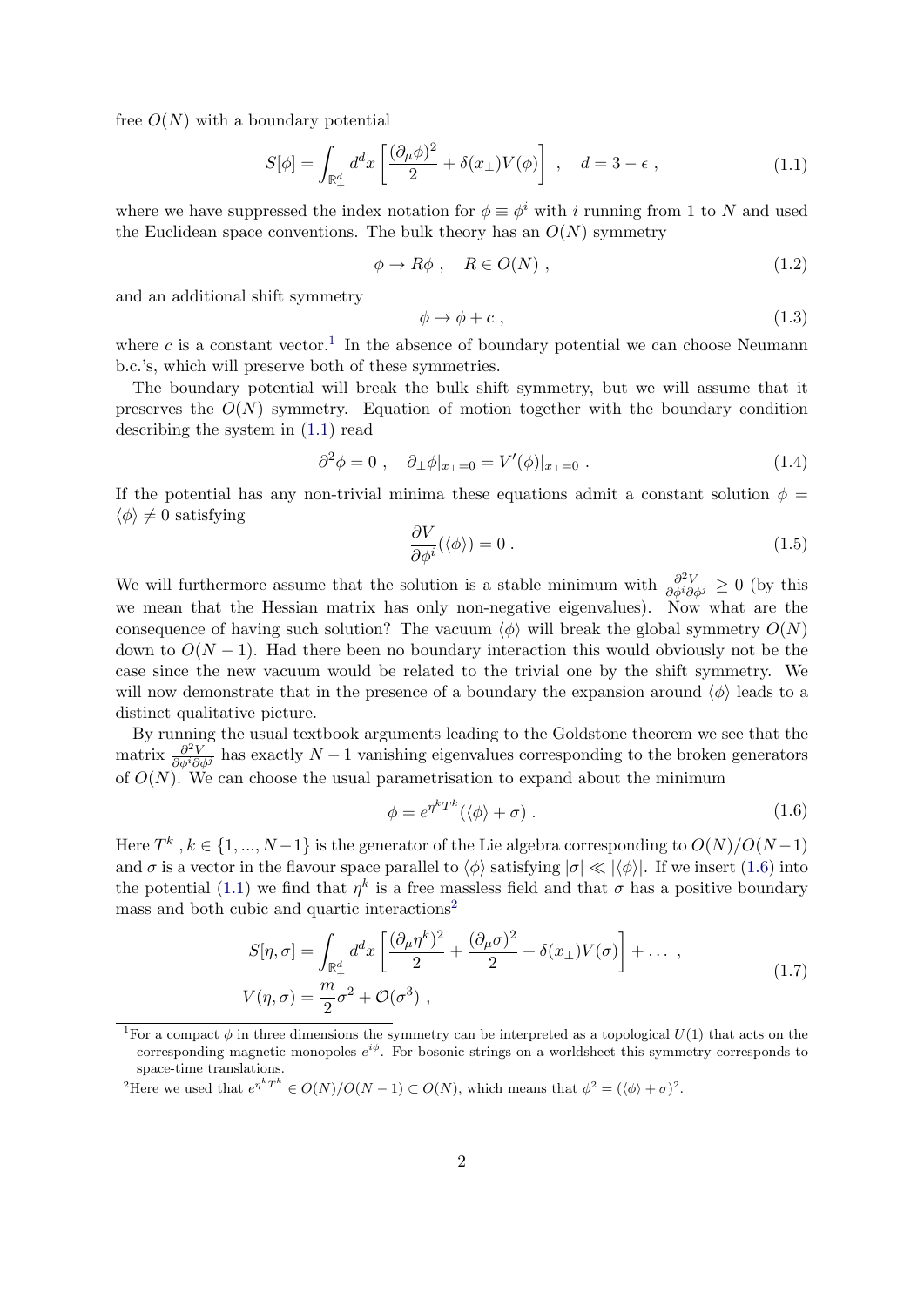where  $m > 0$  corresponds to the nonzero eigenvalue of  $\frac{\partial^2 V}{\partial \phi^i \partial \phi^i}$  $\frac{\partial^2 V}{\partial \phi^i \partial \phi^j}$ . This mass term induces a boundary RG flow for  $\sigma$  into Dirichlet boundary condition in the IR (by IR we mean large distances parallel to the boundary). The fields  $\eta^k$  are similar to the usual Goldstone bosons in that they gain no boundary potential and therefore will retain the Neumann b.c.'s in the IR. This gives us a clear picture of how the symmetry breaking is realized in the IR: the flow will leave us with  $N-1$  free Neumann scalars preserving  $O(N-1)$ - and the shift-symmetry. The remaining field satisfies Dirichlet condition and therefore its boundary propagator vanishes. This is similar to the tachyon condensation in open string theory [\[13\]](#page-16-12) with the preserved  $O(N-1)$ - and shift-symmetry being the rotations and translations preserving the IR D-brane.

In a quantum theory the constant solution to [\(1.4\)](#page-2-4) can only exist in the absence of bulk couplings. Were there any bulk couplings the solution to equations of motion would acquire a dependence on the normal coordinate and we would need to deal with the renormalisation of  $\phi$ in the near boundary limit.<sup>[3](#page-3-0)</sup> As a consequence the v.e.v.'s of bulk and boundary fields become unequal, which leads to so called extraordinary phase transitions (see [\[1\]](#page-16-0) for a comprehensive review of phase transitions with boundaries).

In the case of a free bulk that we consider here, the v.e.v. of a bulk field  $\phi$  is completely determined from the boundary potential  $V$ . This is in line with the fact that in absence of bulk interactions,  $\phi$  does not renormalise at the boundary (i.e.  $\lim_{x \to 0} \phi = \hat{\phi}$  is well defined).<sup>[4](#page-3-1)</sup> Thus to understand the IR dynamics of such fields theories we need to determine the potential at the quantum level.

For a potential without non-zero local minima we have two possibilities. Either there exists a boundary RG flow into an IR FP satisfying conformal b.c.'s<sup>[5](#page-3-2)</sup> or new minima appear through quantum corrections. The former scenario is analogous to second-order phase transitions in statistical physics as it involves an IR FP with calculable critical exponents (scaling dimensions of boundary operators). The latter corresponds to a fluctuation induced first-order phase transition with the order parameter  $\langle \phi \rangle$ . At the perturbative level the quantum corrections to the classical potential come from the loops through the Coleman-Weinberg (CW) mechanism [\[20\]](#page-17-0). In section [2](#page-3-3) we will show how to compute them at the one-loop level for theories of type [\(1.1\)](#page-2-1). We illustrate how these ideas can be implemented in a scalar theory with  $O(N) \oplus O(N)$ symmetry with interactions confined to the boundary in section [3.](#page-6-0) Finally in section [4,](#page-11-0) we discuss the broader picture and some future extensions of this work.

#### <span id="page-3-3"></span>2. One loop effective boundary potentials

In the following we will assume the existence of a classical potential  $V(\phi)$  at the boundary. For simplicity we will consider a single scalar field in the bulk, and later generalize this to  $O(N)$ . We will expand the action [\(1.1\)](#page-2-1) with  $\phi = \phi_{\text{cl}} + \delta\phi$  about the classical minimum background  $\phi_{\text{cl}}$ satisfying the equations of motion  $(1.4)$ .<sup>[6](#page-3-4)</sup> The linear terms vanish by virtue of the equations

<span id="page-3-0"></span><sup>&</sup>lt;sup>3</sup>By this we mean that the field enjoys the boundary operator expansion  $\phi = x_{\perp}^{-\Delta + \hat{\Delta}} \hat{\phi} + \ldots$ , where  $\hat{\phi}$  is a boundary operator of dimension  $\hat{\Delta}$ . As shown in [[9\]](#page-16-8), this expansion is actually equivalent to operator renormalisation and  $\hat{\phi}$  can be interpreted as renormalised field.

<span id="page-3-1"></span><sup>&</sup>lt;sup>4</sup>See [\[9,](#page-16-8) [10\]](#page-16-9) and the earlier work [\[18\]](#page-17-1) for a proof of this statement.

<span id="page-3-2"></span><sup>5</sup>The conformal b.c.'s of [\[19\]](#page-17-2) imply vanishing of the normal-parallel components of the bulk energy-momentum at the boundary. It was shown in [\[9\]](#page-16-8) that for models of the kind [\(1.1\)](#page-2-1) this is equivalent to vanishing of the boundary beta functions.

<span id="page-3-4"></span><sup>&</sup>lt;sup>6</sup>There is a factor of  $\hbar = 1$  in front of the quantum fluctuations  $\delta \phi$  and  $\delta \chi$ .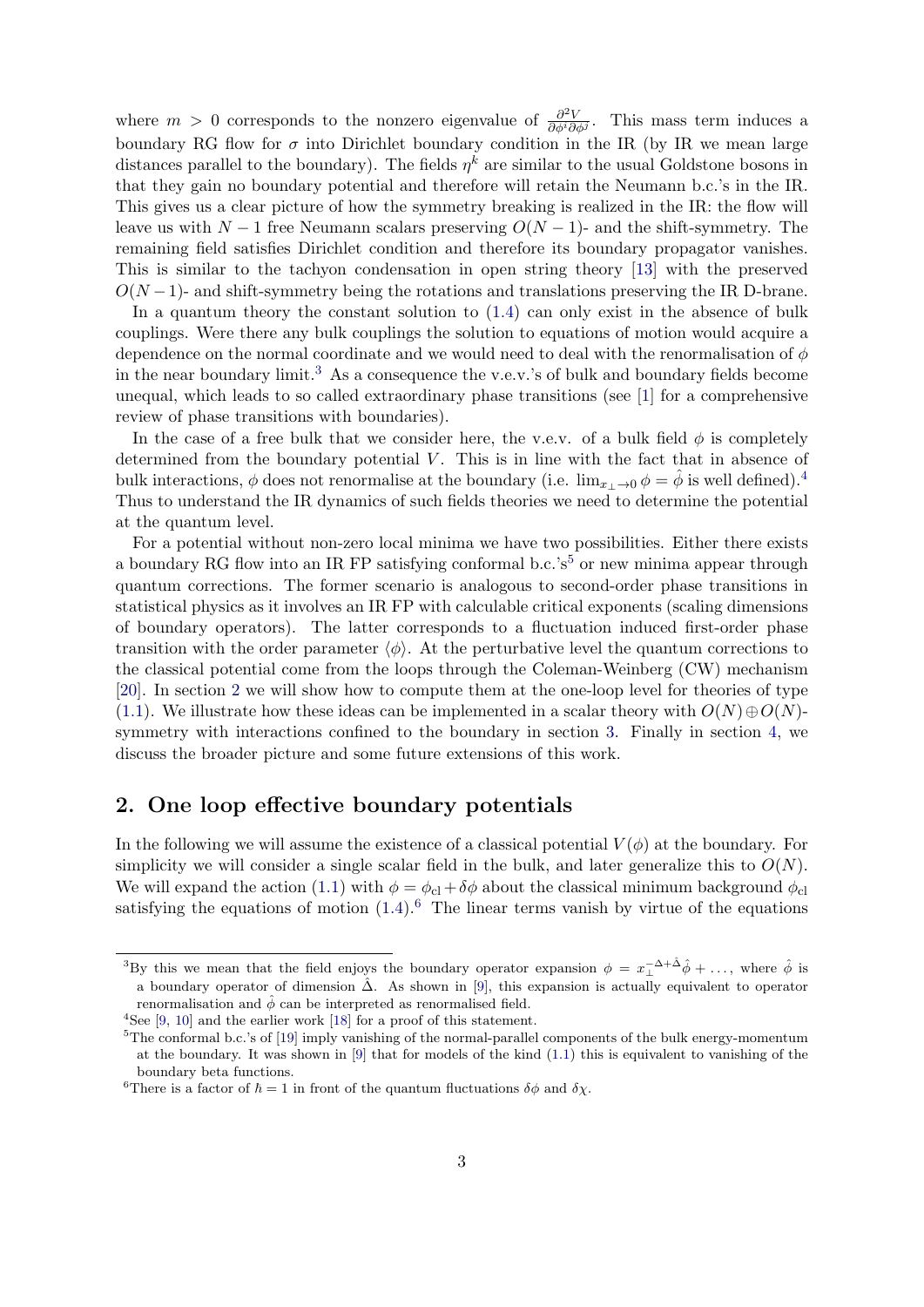of motion and we will only keep the quadratic part of the potential

$$
V_{quad} = \frac{M}{2} (\delta \phi)^2 + \mathcal{O} (\delta \phi^3) , \quad M = V''(\phi = \phi_{\text{cl}}) > 0 . \tag{2.1}
$$

The bulk action for  $\delta\phi$  will be the one of a free massless scalar. The one loop effective potential will therefore be obtained by computing the functional determinant of the operator

$$
D = -\partial^2 \,,\tag{2.2}
$$

subject to the following boundary condition

<span id="page-4-0"></span>
$$
\partial_{\perp}\phi|_{x_{\perp}=0} = M\phi|_{x_{\perp}=0} . \tag{2.3}
$$

In general a functional determinant of a differential operator  $D$  is computed using the formula

$$
\det D = e^{-\frac{1}{2}\text{tr}\log D},\tag{2.4}
$$

where the trace is evaluated in a suitable (complete) basis of functions  $\{\phi_n\}$ . I.e. we have

$$
\operatorname{tr}\log D = \sum_{n} \int_{\mathbb{R}^d_+} d^d x \phi_n^* \log D\phi_n . \tag{2.5}
$$

Without a boundary one typically takes the complete set of eigenfunctions of D. For example in the case of  $D = -\partial^2$  we take  $\phi_n \to \phi_p = e^{ipx}$  and the sum over n turns into a momentum space integral.

In our case we have to impose the boundary condition [\(2.3\)](#page-4-0) on the eigenfunctions. The corresponding functional determinant will take the form

$$
\operatorname{tr}\log D = \int_{\mathbb{R}^d} \frac{d^d p}{(2\pi)^d} \int_{\mathbb{R}_+^d} d^d x \tilde{\phi}_p^* \log D\tilde{\phi}_p , \qquad (2.6)
$$

with the momentum eigenfunctions satisfying  $(2.3)$ . More concretely they read

<span id="page-4-1"></span>
$$
\tilde{\phi}_p(x) = \frac{1}{\sqrt{2}} \left( e^{ipx} + \frac{ip_\perp - M}{ip_\perp + M} e^{i\tilde{p}x} \right) , \qquad (2.7)
$$

where we defined a reflected momentum  $\tilde{p} = (p_{\parallel}, -p_{\perp})$ . By substituting these eigenfunctions in [\(2.7\)](#page-4-1) we get

<span id="page-4-2"></span>
$$
\text{tr}\log D = \int_{\mathbb{R}^d} \frac{d^d p}{(2\pi)^d} \int_{\mathbb{R}_+^d} d^d x \left( 1 - i \frac{-M + ip_\perp}{p_\perp - iM} e^{-2ip_\perp x_\perp} \right) \log(p^2) \,. \tag{2.8}
$$

The first term inside the bracket in [\(2.8\)](#page-4-2) corresponds to the usual (IR divergent) bulk contribution. The second term is a new boundary contribution. We can evaluate it by first calculating the integral over  $p_{\perp}$ 

<span id="page-4-3"></span>
$$
\int_{\mathbb{R}} dp_{\perp} \left( -i \frac{M + ip_{\perp}}{p_{\perp} + iM} \right) [\log(|p_{\parallel}| + ip_{\perp}) + \log(|p_{\parallel}| - ip_{\perp})] e^{-2ip_{\perp}x_{\perp}} . \tag{2.9}
$$

This integral is evaluated by using the contour shown on figure [1.](#page-5-0) We close the contour in the lower half-plane so that the integral along the semicircle at infinity vanishes. This will also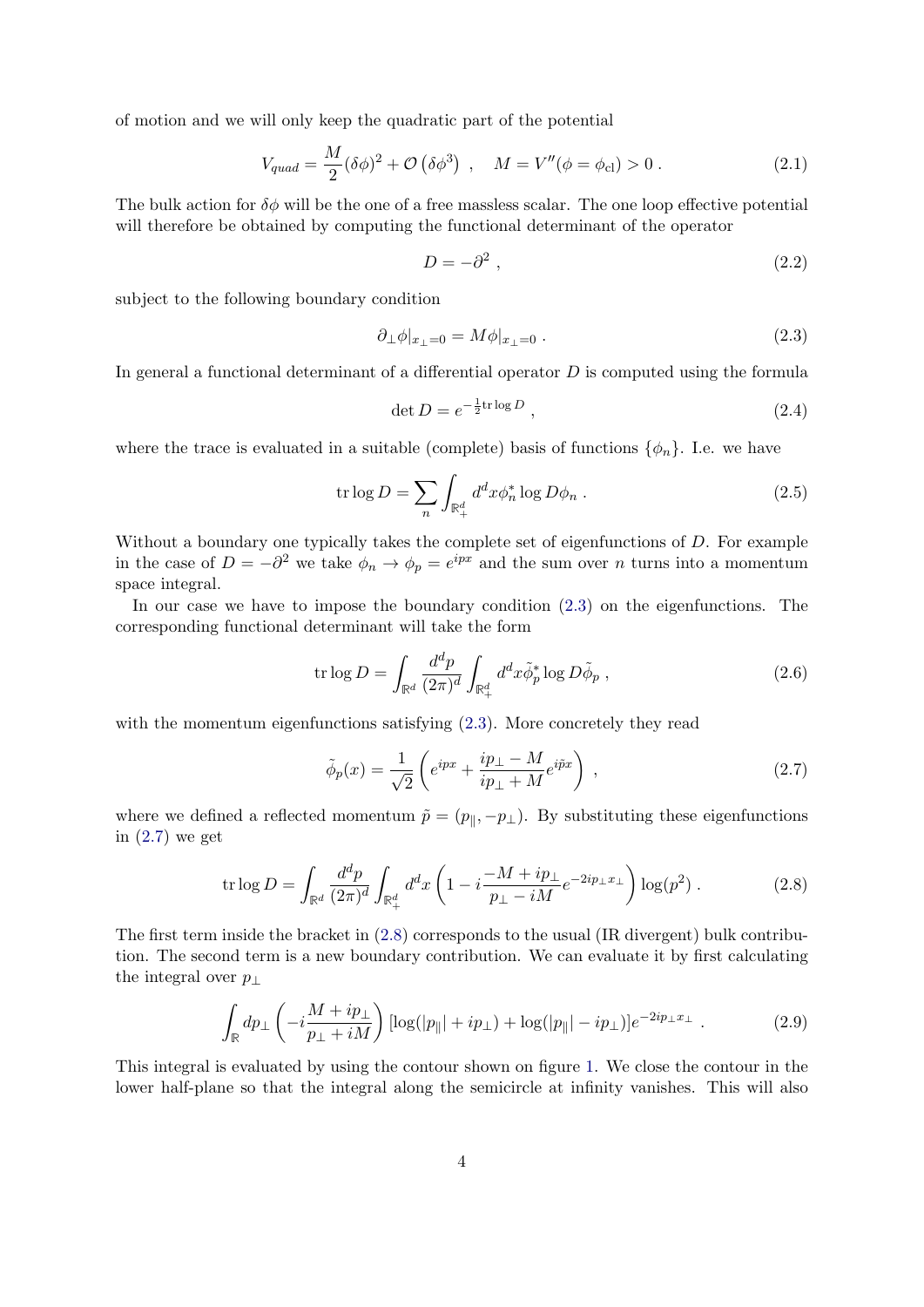

<span id="page-5-0"></span>Figure 1: Integration countour for  $M > |p_{\parallel}|$  closed in the lower plane with a branch cut between  $(-i|p_{\parallel}|, +i|p_{\parallel}|)$  and a simple pole at iM. In the case  $M < |p_{\parallel}|$  we take the branch cuts between infinity and  $\pm i|p_{\parallel}|$ , which will yield the same result.

imply that the residue at  $iM$  will not contribute. The integral  $(2.9)$  will therefore reduce to integrating the segment around the branch point at  $-i|p_{\parallel}|$  which evaluates to

<span id="page-5-1"></span>
$$
2\pi \int_0^{|p_{\parallel}|} du \frac{u - M}{u + M} e^{-2x_{\perp}u} . \tag{2.10}
$$

This expression is still to be integrated over  $x_{\perp} > 0$ , which will turn [\(2.10\)](#page-5-1) into (2.10) into

$$
2\pi \frac{1}{2} \int_0^{|p_{\parallel}|} du \frac{u - M}{u(u + M)} \,. \tag{2.11}
$$

The integral in the above expression can now be evaluated by standard methods

$$
\int_0^{|p_{\parallel}|} du \frac{u - M}{u(u + M)} = -\log\left(\frac{|p_{\parallel}|}{\mu_{\text{IR}}}\right) + 2\log\left(\frac{|p_{\parallel}| + M}{M}\right),\tag{2.12}
$$

where  $\mu_{\rm IR}$  is an IR cutoff introduced to regulate the IR divergence in the above integral.<sup>[7](#page-5-2)</sup> Finally putting everything together we find the boundary contribution to the functional determinant  $(2.8)$ 

<span id="page-5-3"></span>
$$
\text{tr}\log D|_{\partial} = \int_{\mathbb{R}^{d-1}} d^2 x_{\parallel} \int_{\mathbb{R}^{d-1}} \frac{d^{d-1} p_{\parallel}}{(2\pi)^{d-1}} \left[ -\frac{1}{2} \log \left( \frac{|p_{\parallel}|}{\mu_{\text{IR}}} \right) + \log \left( \frac{|p_{\parallel}| + M}{M} \right) \right] \,. \tag{2.13}
$$

The first term in  $(2.13)$  does not depend on M and therefore will not contribute to the effective potential. So we are left with the second term. From the path integral we have that

$$
-\frac{1}{2}\text{tr}\log D = V_{\text{eff}}^{\text{1-loop}} + \dots , \qquad (2.14)
$$

<span id="page-5-2"></span><sup>&</sup>lt;sup>7</sup>Physically this divergence arises from the infinite volume limit (or more specifically it comes from the  $x_\perp \to \infty$ region of the original integral).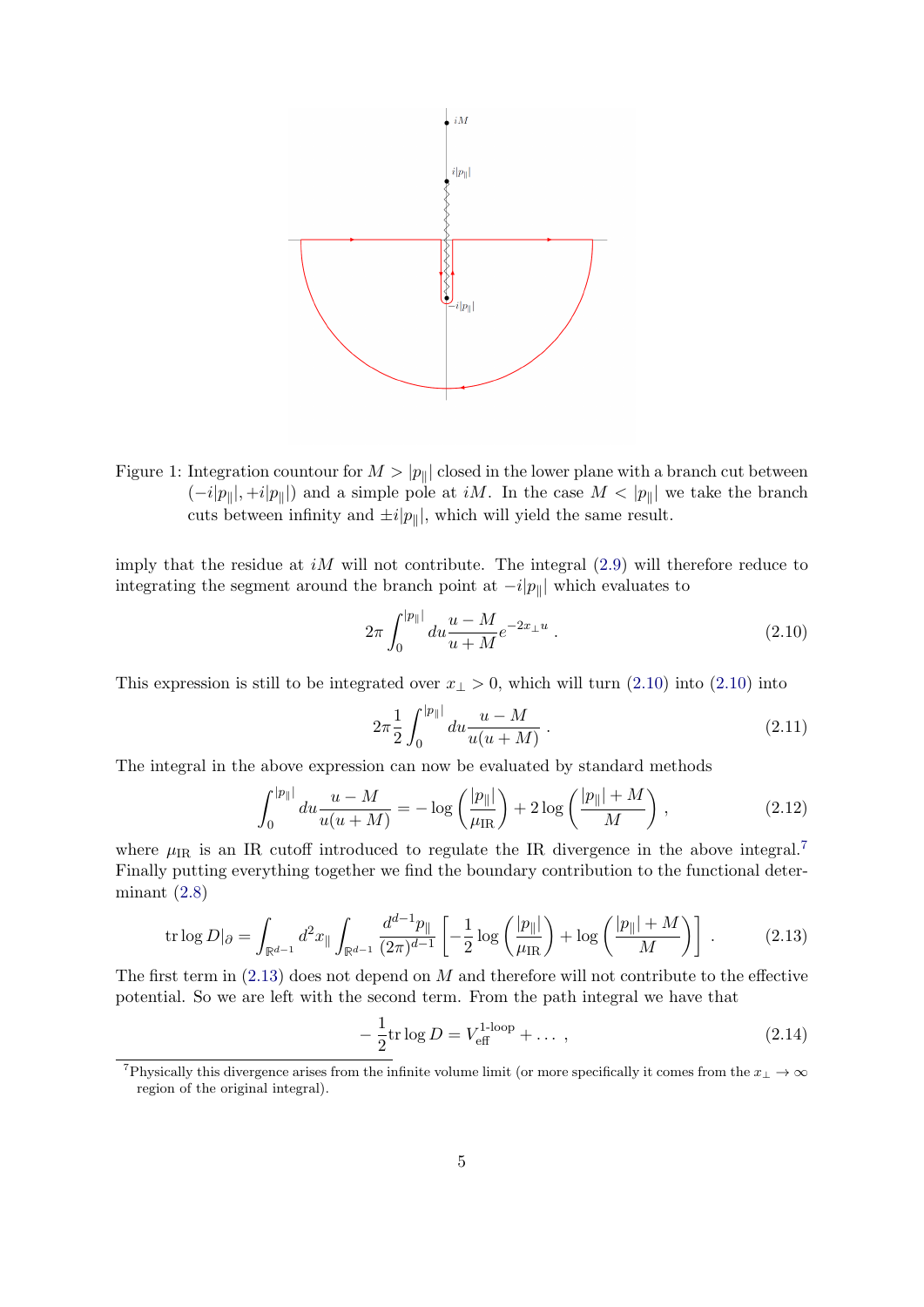where the dots stand for derivative corrections. Thus we find that the non-trivial contribution to the boundary effective potential at one loop reads

<span id="page-6-1"></span>
$$
-\int_{\mathbb{R}^{d-1}} \frac{d^{d-1}p_{\parallel}}{(2\pi)^{d-1}} \log\left(\frac{|p_{\parallel}|+M}{M}\right). \tag{2.15}
$$

Note that the numerator of the logarithm in [\(2.15\)](#page-6-1) leads to a non-analytic power divergence  $\Lambda^{d-1}$  log M. Such term does not appear in the usual bulk CW computation, but we can choose a suitable subtraction scheme to remove it so the relevant 1-loop contribution to the effective potential reads

<span id="page-6-4"></span>
$$
V_{\text{eff}}^{1\text{-loop}} = -\int_{\mathbb{R}^{d-1}} \frac{d^{d-1}p_{\parallel}}{(2\pi)^{d-1}} \log (|p_{\parallel}| + M) . \tag{2.16}
$$

Note that for  $N > 1$  this formula still holds with M promoted to a matrix.

# <span id="page-6-0"></span>3.  $O(N_{\phi}) \oplus (N_{\chi})$  scalar model

#### 3.1. The model

In this section we will consider an  $O(N_{\phi}) \oplus (N_{\chi})$  scalar model similar to that in [\[21,](#page-17-3) [22,](#page-17-4) [23\]](#page-17-5), but with interactions happening at the boundary instead of in the bulk. The model will be defined by the following action

<span id="page-6-2"></span>
$$
S[\phi, \chi] = \int_{\mathbb{R}_+^d} d^d x \left( \frac{(\partial \phi)^2}{2} + \frac{(\partial \chi)^2}{2} + \delta(x_\perp) V(\phi^2, \chi^2) \right) ,
$$
  
\n
$$
V(\phi^2, \chi^2) = \frac{\lambda}{8} \phi^4 + \frac{\xi}{8} \chi^4 + \frac{g}{4} \phi^2 \chi^2 .
$$
\n(3.1)

The scalar fields  $\phi \equiv \phi^i$ ,  $i \in \{1, ..., N_\phi\}$  and  $\chi \equiv \chi^a$ ,  $a \in \{1, ..., N_\chi\}$  satisfy  $O(N_\phi)$ - and  $O(N_\chi)$ -symmetry respectively. The mixed interaction breaks the  $O(N_\phi + N_\chi)$ -bulk symmetry down to  $O(N_{\phi}) \oplus O(N_{\chi})$ .

To simplify the computations we take  $N_{\phi} = N_{\chi} \equiv N$  and therefore also  $\lambda = \xi$ . In which case the theory also has an additional  $\mathbb{Z}_2$  symmetry

<span id="page-6-7"></span>
$$
\phi \longleftrightarrow \chi \tag{3.2}
$$

From dimensional analysis we have the following engineering dimensions

<span id="page-6-5"></span>
$$
\Delta_{\phi} = \Delta_{\chi} = \frac{d-2}{2} = \frac{1-\epsilon}{2} , \quad \Delta_{\lambda} = \Delta_{\xi} = \Delta_{g} = 3 - d = \epsilon . \tag{3.3}
$$

A detailed discussion of the renormalisation of such models has been presented in our earlier work [\[9\]](#page-16-8). In appendix [A](#page-12-0) we compute the  $\beta$ -functions for a model with generic  $\lambda, \xi$  up to order two in the coupling constants. For  $\xi = \lambda$  we have the following beta functions

<span id="page-6-6"></span>
$$
\beta_{\lambda} = -\epsilon \lambda + \frac{N + 8}{4\pi} \lambda^2 + \frac{N}{4\pi} g^2 + \dots, \quad \beta_g = -\epsilon g + \frac{g^2}{\pi} + 2\frac{N + 2}{4\pi} \lambda g + \dots \tag{3.4}
$$

These  $\beta$ -functions have one Gaussian, and three WF FP's defining a boundary RG flow chart depicted on figure [2.](#page-7-0) The positions of these FP's read

<span id="page-6-3"></span>
$$
(g^*, \lambda^*) \in \left\{ (0,0), \left(0, \frac{4\pi}{N+8}\epsilon\right), \left(\frac{2\pi(4-N)}{N^2+8}\epsilon, \frac{2\pi N}{N^2+8}\epsilon\right), \left(\frac{2\pi}{N+4}\epsilon, \frac{2\pi}{N+4}\epsilon\right) \right\}.
$$
 (3.5)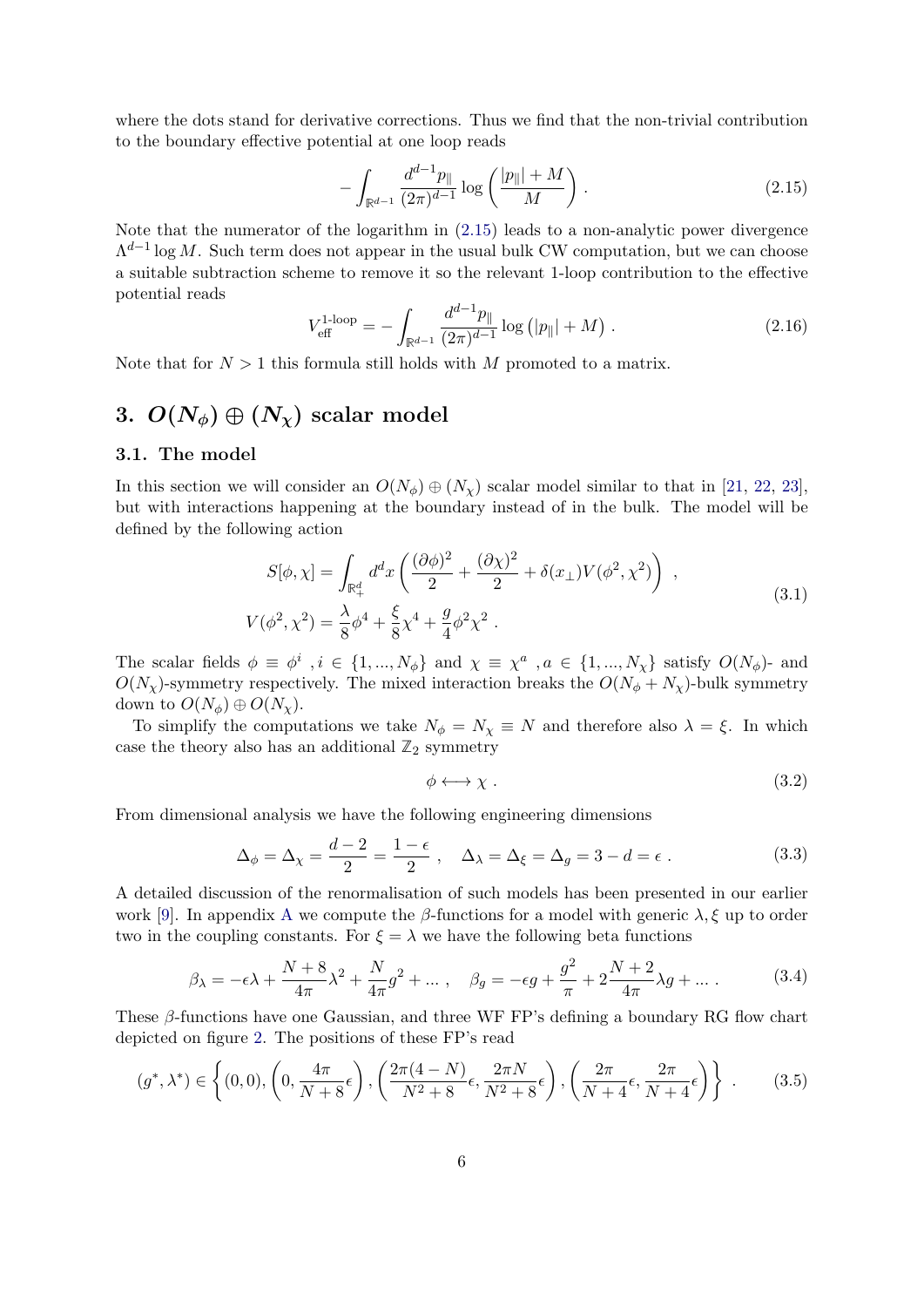

<span id="page-7-0"></span>Figure 2: The RG flow for the model [\(3.1\)](#page-6-2) when  $N_{\phi} = N_{\chi} = 1$ . FP's are marked by dots, where the black dot is the fully repellent Gaussian FP (the physical RG flow goes in the opposite direction), the red dots define a separatrix that separates regions corresponding to first- and second-order phase transitions and the blue dot is a fully attractive FP that is stable in the IR.

The first one is the fully repulsive Gaussian FP, the second of these corresponds to decoupled  $O(N)$  models with a single coupling at a WF point studied in [\[9,](#page-16-8) [10\]](#page-16-9), the third one defines a stable solution only for  $N < 4$ , while the last FP enjoys an emergent  $O(2N)$  symmetry. As already mentioned, the fundamental field  $\phi$  does not acquire an anomalous dimension at these FP's. On the other hand the composite operators (eg.  $\phi^2$ ,  $\chi^2$  etc.) have to be renormalised due to divergences in the boundary limit which leads to their anomalous dimensions in perturbation theory [\[9\]](#page-16-8).

The flow diagram in figure [2](#page-7-0) shares many features to the corresponding charts of the Abelian-Higgs model or the bulk  $O(N) \oplus O(N)$  model (see for example [\[23\]](#page-17-5)). In particular the diamond region corresponds to the domain of attraction of the symmetric, IR stable critical point. One would expect that the separatrix running from the Gaussian FP to the third FP in  $(3.5)$  (which is similar to tri-critical FP in the language of statistical physics) should determine the crossover to a region with fluctuation-induced first order phase transition. More specifically the RG flow in this region should end up in an ordered phase. In the next section we will argue that this is indeed the case.

#### <span id="page-7-1"></span>3.2. Coleman-Weinberg mechanism

In this section we will follow the standard reasoning of Coleman and Weinberg [\[20\]](#page-17-0) applied within the context of this paper. We will expand around classical field values

$$
\begin{aligned}\n\phi^i &= \phi^i_{cl} + \delta \phi^i \,, \quad |\delta \phi^i| \ll 1 \,, \\
\chi^a &= \chi^a_{cl} + \delta \chi^a \,, \quad |\delta \chi^a| \ll 1 \,. \n\end{aligned} \tag{3.6}
$$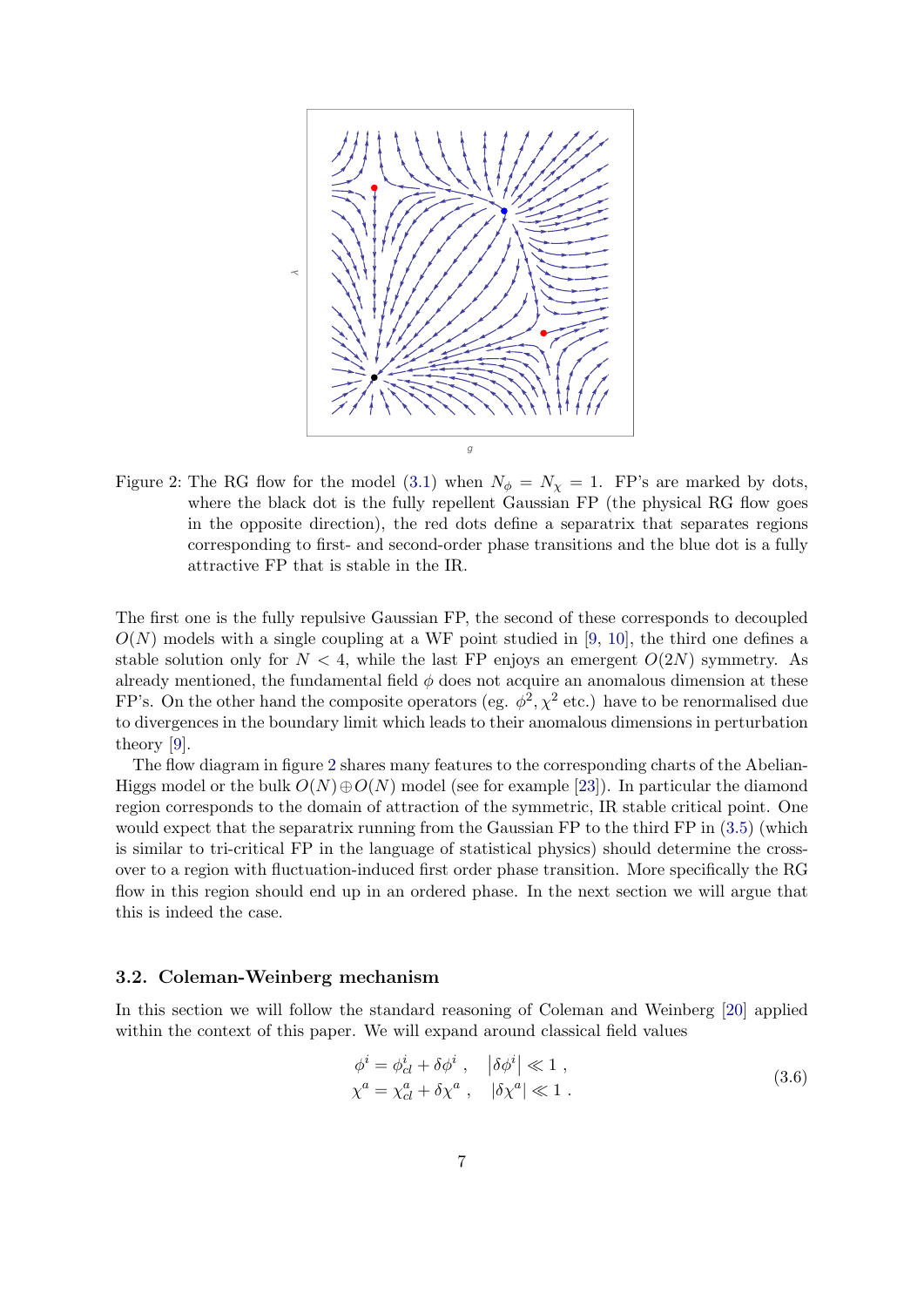We will only keep up to quadratic terms

$$
S = S[\phi_{cl}, \chi_{cl}] + \int_{\mathbb{R}_+^d} d^d x \left( \frac{(\partial \delta \phi)^2}{2} + \frac{(\partial \delta \chi)^2}{2} + \delta(x_\perp) \delta V(\phi_{cl}^2, \delta \phi^2, \chi_{cl}^2, \delta \chi^2) \right) . \tag{3.7}
$$

where the quadratic part of the potential can be written as a boundary mass term

$$
\delta V = \Phi^I \left( m_{\Phi}^{IJ} \right) \Phi^J , \qquad (3.8)
$$

with

$$
m_{\Phi}^{IJ} = \begin{pmatrix} m_{\phi}^{IJ} & g\phi_{cl}^j \chi_{cl}^b \\ g\chi_{cl}^a \phi_{cl}^k & m_{\chi}^{ab} \end{pmatrix}^{IJ},
$$
\n(3.9)

<span id="page-8-2"></span>
$$
m_{\phi}^{ij} \equiv A_g^{\lambda} \delta^{ij} + \lambda \hat{\phi}_{cl}^{i} \hat{\phi}_{cl}^{j} ,
$$
  
\n
$$
m_{\chi}^{ab} \equiv A_{\lambda}^{g} \delta^{ab} + \lambda \hat{\chi}_{cl}^{a} \hat{\chi}_{cl}^{b} ,
$$
  
\n
$$
A(x, y) = \frac{x \phi_{cl}^{2} + y \chi_{cl}^{2}}{2} .
$$
\n(3.10)

Here we defined the field  $\Phi^I = \delta \phi^j \oplus \delta \chi^a$  ,  $I \in \{1, ..., N, N+1, ..., 2N\}$ . The one loop correction to the path integral  $Z_{\Phi}$  can be calculated by substituting the above mass term into the formula derived in section [2](#page-3-3) and performing the relevant momentum integral [\(2.16\)](#page-6-4). We leave the details of this computation to appendix [B.](#page-14-0) It yields the effective boundary potential

<span id="page-8-1"></span>
$$
V_{\text{eff}}(\phi_{cl}^2, \chi_{cl}^2) = \lim_{\Lambda \to \infty} \left[ \left( \frac{\lambda}{8} + B_1 \right) \phi_{cl}^4 + \left( \frac{g}{4} + B_2 \right) \phi_{cl}^2 \chi_{cl}^2 + \left( \frac{\xi}{8} + B_3 \right) \chi_{cl}^4 + \right. \\
\left. + \Xi_1 + \Xi_2 + A_1 \phi_{cl}^2 + A_2 \chi_{cl}^2 \right] \,. \tag{3.11}
$$

Here  $\Xi_1$ ,  $\Xi_2$  can be found in appendix [B,](#page-14-0) and the constants  $A_i, B_j$ ,  $i \in \{1, 2\}$ ,  $j \in \{1, 2, 3\}$  are counter-terms (which depend on the momentum cut-off  $\Lambda \gg 1$ ) which can be fixed by defining the renormalised masses and coupling constants as the respective coefficients in the effective potential

$$
\frac{\partial V}{\partial (\phi_{cl}^2)}\Big|_{\phi_{cl}^2 = \chi_{cl}^2 = 0} = \frac{\partial V}{\partial (\chi_{cl}^2)}\Big|_{\phi_{cl}^2 = \chi_{cl}^2 = 0} = 0,
$$
\n
$$
\frac{\partial^2 V}{\partial (\phi_{cl}^2)^2}\Big|_{\phi_{cl}^2 = \chi_{cl}^2 = 0} = \frac{\partial^2 V}{\partial (\chi_{cl}^2)^2}\Big|_{\phi_{cl}^2 = \chi_{cl}^2 = 0} = \frac{\lambda}{4},
$$
\n
$$
\frac{\partial^2 V}{\partial (\phi_{cl}^2)\partial (\chi_{cl}^2)}\Big|_{\phi_{cl}^2 = \chi_{cl}^2 = 0} = \frac{g}{4}.
$$
\n(3.12)

The latter two derivatives are IR divergent in the  $\phi_{cl}$ ,  $\chi_{cl} \rightarrow 0$  limit due to the presence of logarithms in  $V_{\text{eff}}$ . Following the CW procedure we can resolve this issue by evaluating the renormalisation conditions at non-zero field value for  $\phi$  (alternately for  $\chi$ )

<span id="page-8-0"></span>
$$
\frac{\partial V_{\text{eff}}}{\partial (\phi_{cl}^2)}\Big|_{\phi_{cl}^2 = \chi_{cl}^2 = 0} = \frac{\partial V_{\text{eff}}}{\partial (\chi_{cl}^2)}\Big|_{\phi_{cl}^2 = \chi_{cl}^2 = 0} = 0,
$$
\n
$$
\frac{\partial^2 V_{\text{eff}}}{\partial (\phi_{cl}^2)^2}\Big|_{\phi_{cl}^2 = \mu, \chi_{cl}^2 = 0} = \frac{\partial^2 V_{\text{eff}}}{\partial (\chi_{cl}^2)^2}\Big|_{\phi_{cl}^2 = \mu, \chi_{cl}^2 = 0} = \frac{\lambda}{4},
$$
\n
$$
\frac{\partial^2 V_{\text{eff}}}{\partial (\phi_{cl}^2)\partial (\chi_{cl}^2)}\Big|_{\phi_{cl}^2 = \mu, \chi_{cl}^2 = 0} = \frac{g}{4},
$$
\n(3.13)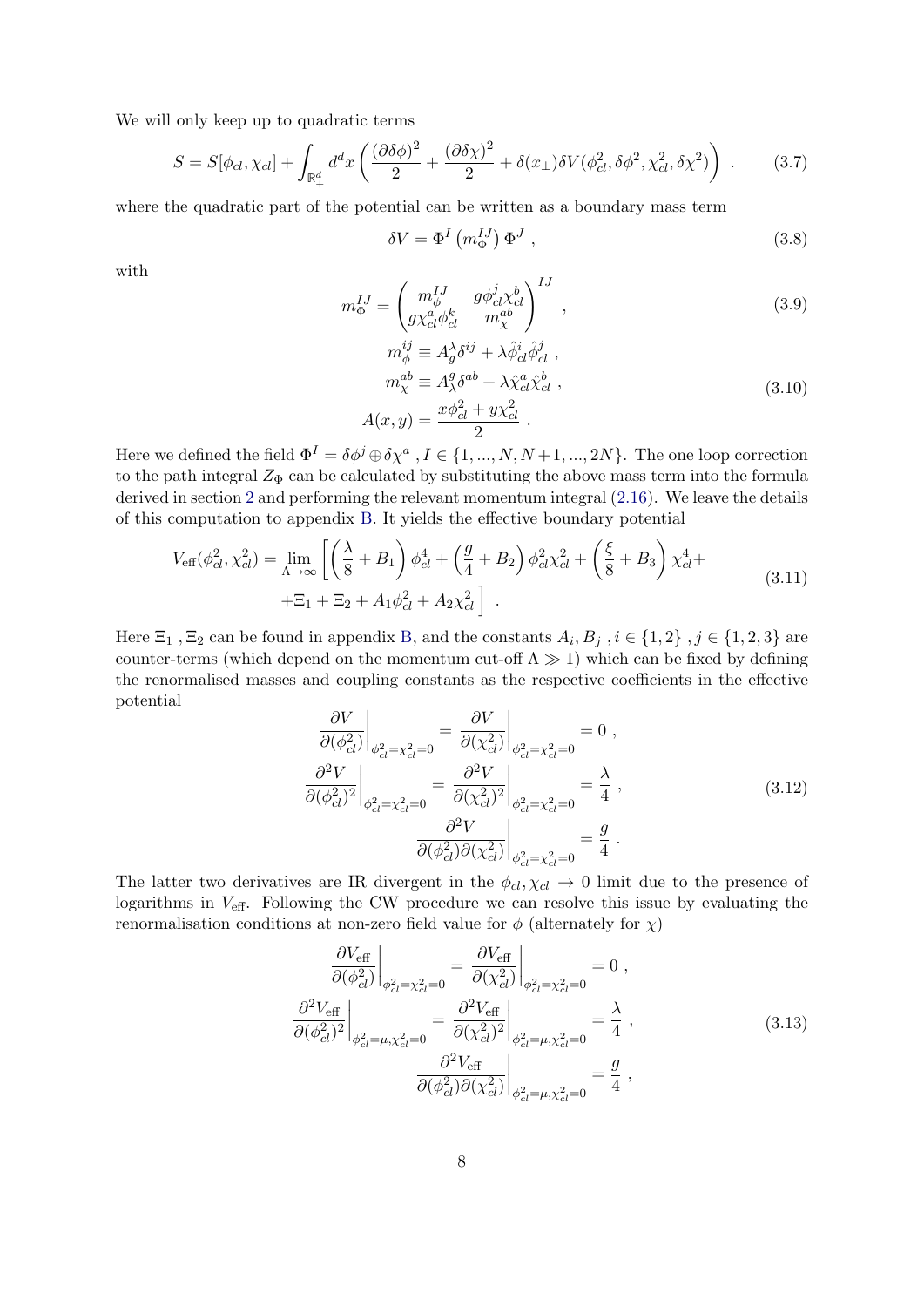where  $\mu$  is an arbitrary RG scale and we used that near  $d = 3$  the scaling dimension of  $\phi_c$  is [\(3.3\)](#page-6-5) so to leading order in  $\epsilon$ -expansion  $\phi_{cl}^2$  scales as mass.<sup>[8](#page-9-0)</sup>

The renormalisation conditions [\(3.13\)](#page-8-0) now fix the counter-terms in such a way that the divergences in  $\Lambda$  vanish in the effective potential

$$
A_1 = (d - 4)e^{(d-3)\gamma_E/2}\frac{Ng + (N + 2)\lambda}{2^d \pi^{(d-1)/2}}\Lambda^{d-2},
$$
  
\n
$$
A_2 = (d - 4)e^{(d-3)\gamma_E/2}\frac{Ng + (N + 2)\xi}{2^d \pi^{(d-1)/2}}\Lambda^{d-2}.
$$
  
\n
$$
B_1 = \left(\frac{N + 8}{4\pi}\lambda^2 + \frac{N}{4\pi}g^2\right)\frac{\log\Lambda}{8} + ...,
$$
  
\n
$$
B_2 = \left(\frac{g^2}{\pi} + 2\frac{N + 2}{4\pi}\lambda g\right)\frac{\log\Lambda}{4} + ...
$$
\n(3.15)

Here we only wrote out the divergent parts of the bare couplings  $(A.6)$  in  $B_j$ ,  $j \in \{1,2\}$ . As a consistency check we can readily verify that the coefficients of the logarithmic divergences in  $B_i$  agree with the beta functions [\(3.4\)](#page-6-6) computed with dimensional regularisation. If we plug these constants into [\(3.11\)](#page-8-1) we get the full effective potential which we do not write out here since it is given by a cumbersome expression. A details of this can be found in an appended Mathematica notebook.

One can verify by explicit computation that this effective potential admits a perturbative minimum at  $\phi_{cl}^2 = \mu$  with

$$
\phi_{cl}^{i} \left. \frac{\partial V}{\partial \hat{\phi}_{cl}^{i}} \right|_{\phi_{cl}^{2} = \langle \phi \rangle^{2} = \mu, \chi_{cl}^{2} = \langle \chi \rangle^{2} = 0} = \chi_{cl}^{a} \left. \frac{\partial V}{\partial \chi_{cl}^{a}} \right|_{\phi_{cl}^{2} = \langle \phi \rangle^{2} = \mu, \chi_{cl}^{2} = \langle \chi \rangle^{2} = 0} = 0 , \quad (3.16)
$$

provided the couplings satisfy the relation

<span id="page-9-4"></span>
$$
\lambda = \frac{4\pi - \sqrt{16\pi^2 - 4N(N+8)g^2}}{2(N+8)} = \frac{Ng^2}{4\pi} + \mathcal{O}(g^3) \ . \tag{3.17}
$$

A plot of the effective potential with  $N = 1$  is depicted on figure [3](#page-10-0) from which we can see that this solution indeed corresponds to a minimum. Without loss of generality we can parametrise this solution as follows

<span id="page-9-1"></span>
$$
\langle \phi \rangle = (\sqrt{\mu}, 0, \ldots 0) , \quad \langle \chi \rangle = 0 . \tag{3.18}
$$

This minimum tells us that the  $O(N) \oplus O(N)$  symmetry has been broken into  $O(N-1) \oplus O(N)$ . Additionally this vacuum breaks the discrete symmetry [\(3.2\)](#page-6-7).

Since this vacuum only breaks one of the  $O(N)$ -symmetries we can apply the arguments discussed in the introduction around [\(1.4\)](#page-2-4). In particular we can now study the perturbations around [\(3.18\)](#page-9-1) by using the parametrisation [\(1.6\)](#page-2-2) for  $\phi$ . Expanding the effective potential to the quadratic order yields<sup>[9](#page-9-2)</sup>

<span id="page-9-3"></span>
$$
V_{\text{eff}}(\sigma, \chi^2) = \frac{Ng^2 \mu}{8\pi} \sigma^2 + \left(1 - \frac{g}{\pi}\right) \frac{g\mu}{4} \chi^2 + \dots \,, \tag{3.19}
$$

<span id="page-9-0"></span><sup>&</sup>lt;sup>8</sup>Note that we choose to define the renormalisation conditions w.r.t.  $\phi_{cl}^2$ ,  $\chi_{cl}^2$  as opposed to some particular component of  $\phi_{cl}$ ,  $\chi_{cl}$ . In this way we obtain  $O(N)$  invariant counter-terms, but otherwise the physics remains the same.

<span id="page-9-2"></span><sup>&</sup>lt;sup>9</sup>At higher orders there will be interactions with both even and odd powers of  $\sigma$ , e.g.  $\sigma^3$  and  $\sigma \chi^2_{cl}$ .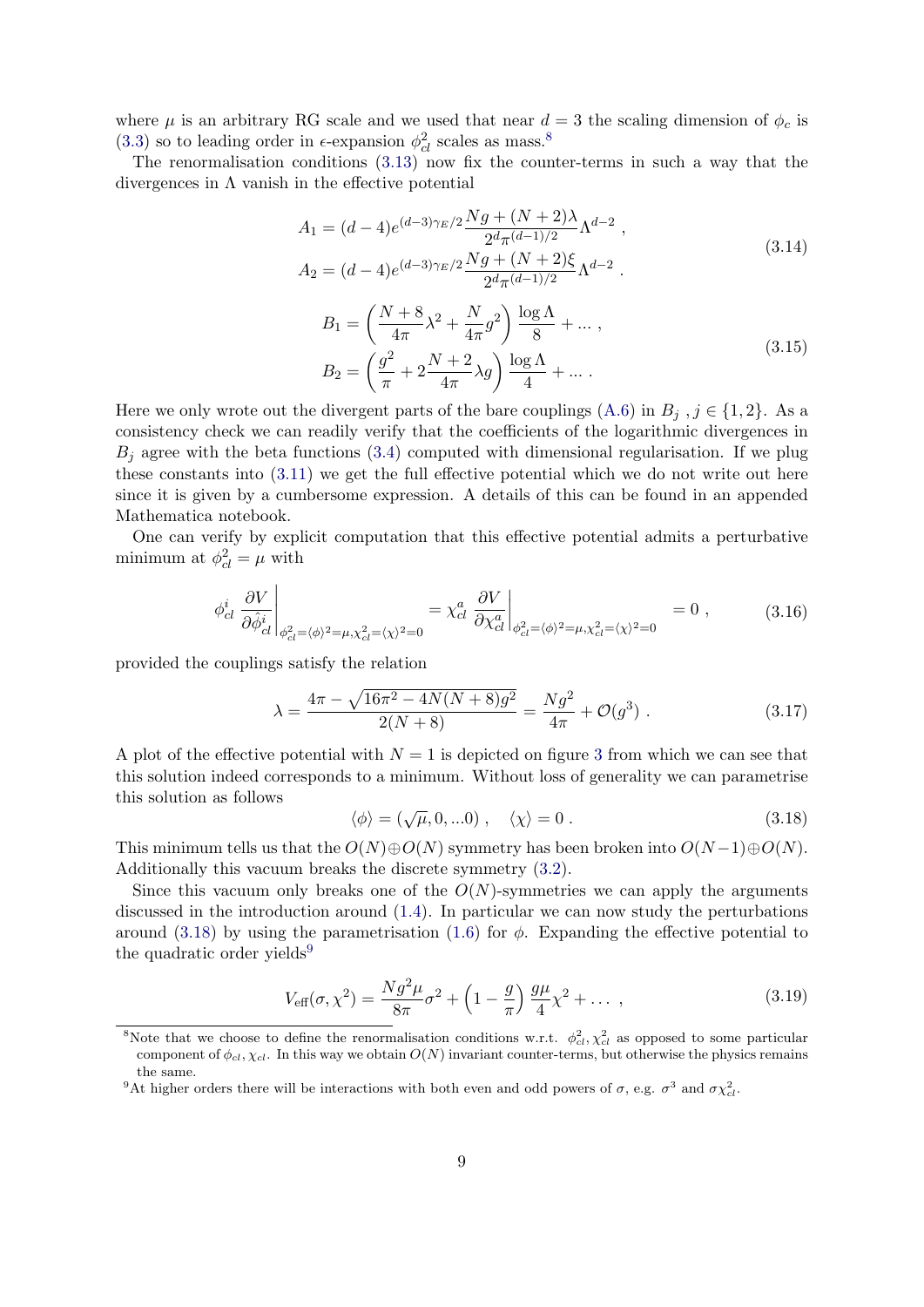

<span id="page-10-0"></span>Figure 3: Plots of the effective potential for  $N = 1$ . There are two three-dimensional plots, one with narrow range of  $\phi_{cl}$  and one of  $\chi_{cl}$ . One can see that the potential only has two minima along the  $\chi_{cl}$ -axis. The two-dimensional plots are slices of the threedimensional plot when  $\phi_{cl} = 0$  or  $\chi_{cl} = 0$ . In the plots  $g = 0.01$  and  $\mu = 1$ .

where the dots stand for higher order terms in  $g, \chi, \sigma$ . The positive sign of both mass terms is a consequence of [\(3.18\)](#page-9-1) being the minimum of the effective potential. The leading (positive) correction to the mass term for  $\chi$  is a purely classical consequence of the mixed coupling. Hence we see that the potential [\(3.19\)](#page-9-3) induces a boundary RG flow ending with  $N-1$  Neumann scalars from the broken  $O(N)$  symmetry.

To summarize, the theory [\(3.1\)](#page-6-2) we started with had  $O(N) \oplus O(N)$  symmetry as well as the symmetry [\(3.2\)](#page-6-7). After integrating out quantum fluctuations, one of the  $O(N)$ -symmetries is still preserved while the symmetry  $(3.2)$  is completely broken and the other  $O(N)$ -symmetry is broken down to its subgroup  $O(N-1)$ . The remaining  $O(N-1)$  can be seen through the effective theory in the IR which contains  $N-1$  Neumann scalars (which additionally regain the shift symmetry), and  $N + 1$  Dirichlet scalars.

At last let us discuss the validity of the one-loop approximation and its relevance to the flow diagram charted on figure [2.](#page-7-0) The condition [\(3.17\)](#page-9-4) tells us that the region of validity of the approximation lies in the  $\lambda, g > 0$  quadrant. Furthermore, in the  $g \ll 1$  limit this region lies below the line connecting the Gaussian FP with the 3rd FP in [\(3.5\)](#page-6-3), which is defined by the relation  $\lambda = kg$  with k being  $O(g^0)$  and positive. As we can see in figure [2,](#page-7-0) the flow in this region drives the coupling  $\lambda$  to negative values and hence we would indeed expect a phasetransition happening here. We should also remark that the approximation we used cannot be trusted for large (or small) field values far from  $\sqrt{\mu}$  and thus we cannot exclude the possibility of other vacua hiding in these regions.

Let us finally mention the  $d = 3$  case. For  $\epsilon = 0$  the three non-Gaussian FP's in figure [2](#page-7-0)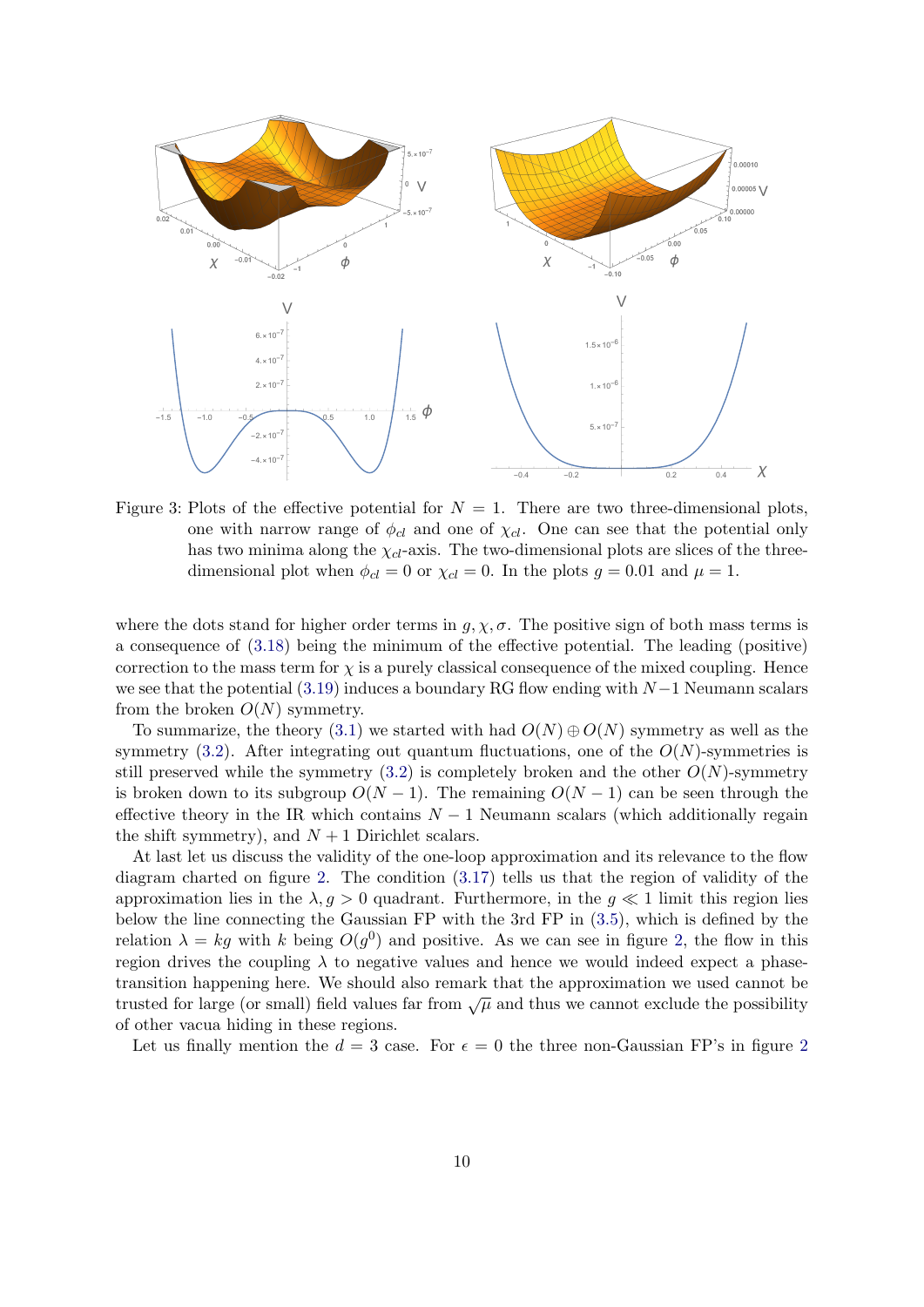disappear and the asymptotic freedom is lost.<sup>[10](#page-11-1)</sup> Despite that, the arguments of this subsection apply if we think of the model at non-zero  $(q, \lambda)$  as an effective field theory with radiately generated potential just as in the original Coleman-Weinberg paper.

### <span id="page-11-0"></span>4. Discussion

In this paper we have argued that many of the critical phenomena appearing for interacting bulk systems can also be observed in free theories with non-trivial dynamical b.c.'s. These dynamical b.c.'s generically break the conformal symmetry and induce an RG flow at the boundary. We have found that in this context the phase transitions should be understood in terms of the b.c.'s at the IR end of this flow. The second-order phase transitions are described by a boundary RG flow preserving the global symmetries of the theory. It has an IR FP with conformal b.c.'s that are neither Dirichlet nor Neumann. To check whether the FP's we discovered in section [3](#page-6-0) are artefacts of the  $\epsilon$ -expansion or actual physical boundary CFT's would require a non-perturbative approach which is beyond the scope of this paper. An evidence for existence of such FP beyond perturbation theory was nevertheless put forward in a recent work [\[15\]](#page-16-14) employing the numerical boostrap. It would be interesting to investigate the existence of the phase diagram [2](#page-7-0) by such boostrap methods.

Our analysis also suggests the possibility of RG flows leading to first-order phase transitions induced by quantum effects. These will be described by a combination of Dirichlet and Neumann scalars, with the latter playing a role analogous to Goldstone bosons of the ordinary symmetry breaking. To confirm such assertion beyond the perturbative reasoning offered here, one could devise a lattice simulation of the model.

The physical interpretation of the model described in section [3](#page-6-0) remains an open question. It would be very interesting to explore whether the interpolation  $\epsilon \to 1$  of the model we described in section [3](#page-6-0) describes a meaningful two-dimensional theory. In  $d = 3$  the free scalar can be interpreted as a dual photon of the Maxwell theory. A boundary potential [\(1.1\)](#page-2-1) would correspond to a monopole potential breaking the topological  $U(1)$  symmetry. Given that the bulk theory is free, it would be very interesting to investigate the possibility of exactly solvable monopole potentials.

The free  $O(N)$  model with  $N > 1$  also has a nice condensed matter interpretation as crystaline displacement fields with  $N$  being the spatial dimension of the solid [\[24\]](#page-17-6). The boundary potential we consider would correspond to dislocations interacting directly at the edge of the solid. It would be amusing to explore whether it can describe a realistic physical situation.

Let us mention few interesting possible extensions of this work. First we could try coupling the free bulk scalar to boundary degrees of freedom and use this to generate an effective potential and condensates for the boundary fields. This could provide some quantitative arguments for the possible existence of ordered phases of mixed dimensional theories similar to the ones recently considered in the literature (e.g. [\[25,](#page-17-7) [26,](#page-17-8) [27\]](#page-17-9)).

On the other hand we could consider adding bulk couplings and making connection with the recent work [\[7\]](#page-16-6), where the contribution of a bulk  $\phi^6$  interaction to the one-loop effective action was computed.

<span id="page-11-1"></span> $10$ More concretely the boundary RG flow ends with the Gaussian FP with Neumann b.c.'s for all fields.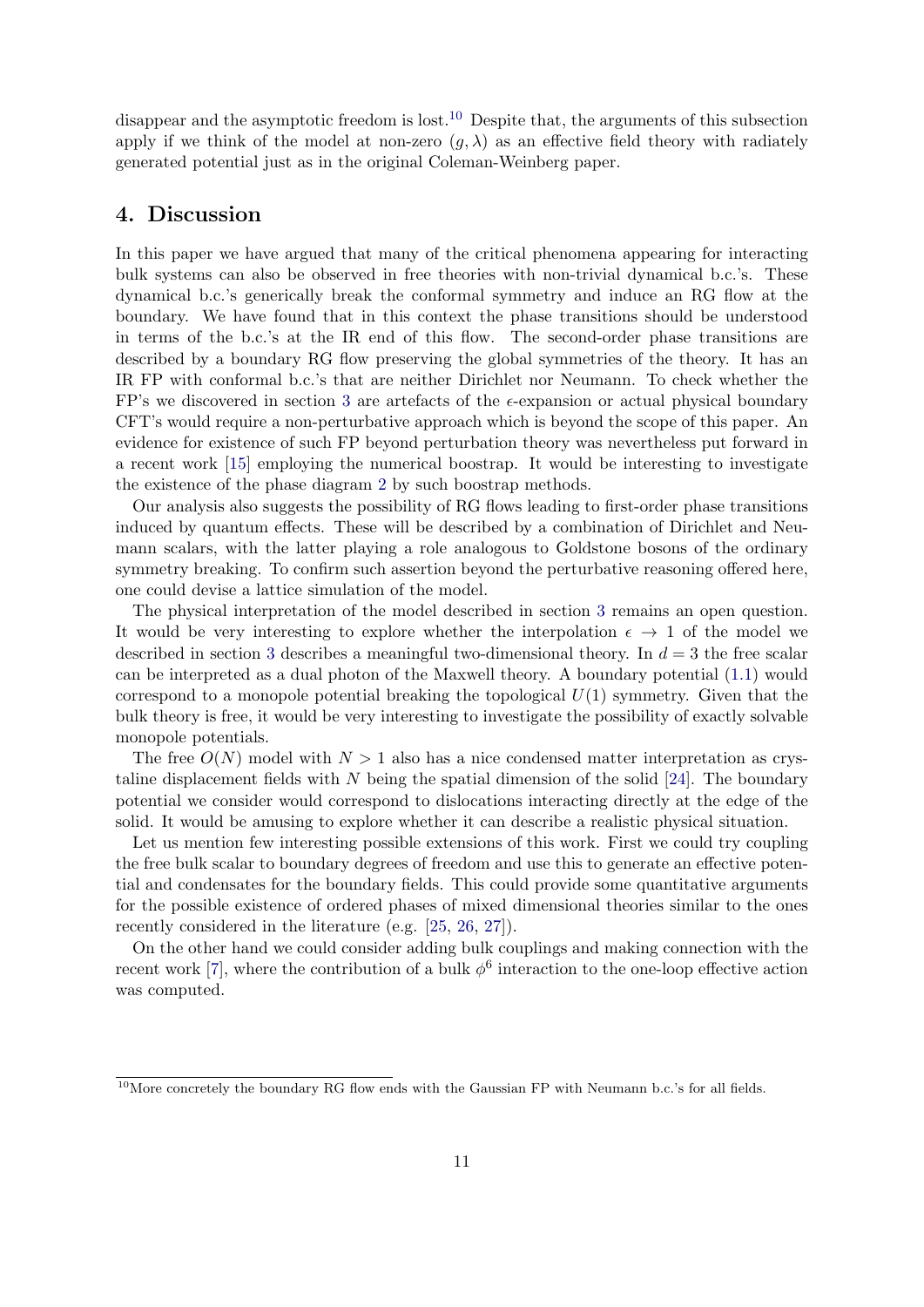# Acknowledgements

We are grateful to Hans Werner Diehl, Guido Festuccia for illuminating discussions and to Agnese Bissi for reading the manuscript. VP was supported by the ERC STG grant 639220 during the work on this project and AS is supported by Knut and Alice Wallenberg Foundation KAW 2016.0129.

## <span id="page-12-0"></span>A. β-function

In this appendix we find the  $\beta$ -function for the model [\(3.1\)](#page-6-2). This is done in the standard quantum field theory way. We will study correlators up to order two in the coupling constants.

In order to find the  $\beta$ -functions in the model [\(3.1\)](#page-6-2), we need to study the following correlators

$$
G_{\phi}^{jklm}(p) = \langle \hat{\phi}^{j}(p_{1})\hat{\phi}^{k}(p_{2})\hat{\phi}^{l}(p_{3})\hat{\phi}^{m}(p_{4})\rangle
$$
  
\n
$$
= -\frac{\lambda_{0}}{8}8D^{jklm} + \left(-\frac{\lambda_{0}}{8}\right)^{2}32\frac{E^{jklm}I_{12} + E^{jlkm}I_{13} + E^{jmkl}I_{14}}{(2\pi)^{d-1}} + \left(-\frac{g_{0}}{4}\right)^{2}8\frac{\delta^{jk}\delta^{lm}I_{12} + \delta^{jl}\delta^{km}I_{13} + \delta^{jm}\delta^{kl}I_{14}}{(2\pi)^{d-1}} + \cdots,
$$
  
\n
$$
G_{\chi}^{abcd}(p) = \langle \hat{\chi}^{a}(p_{1})\hat{\chi}^{b}(p_{2})\hat{\chi}^{c}(p_{3})\hat{\chi}^{d}(p_{4})\rangle
$$
  
\n
$$
= -\frac{\xi_{0}}{8}8D^{abcd} + \left(-\frac{\xi_{0}}{8}\right)^{2}32\frac{E^{abcd}I_{12} + E^{acbd}I_{13} + E^{adbc}I_{14}}{(2\pi)^{d-1}} + \cdots,
$$
  
\n
$$
+ \left(-\frac{g_{0}}{4}\right)^{2}8\frac{\delta^{ab}\delta^{cd}I_{12} + \delta^{ac}\delta^{bd}I_{13} + \delta^{ad}\delta^{bc}I_{14}}{(2\pi)^{d-1}} + \cdots,
$$
  
\n
$$
G_{\phi\chi}^{jkab}(p) = \langle \hat{\phi}^{j}(p_{1})\hat{\phi}^{k}(p_{2})\hat{\chi}^{a}(p_{3})\hat{\chi}^{b}(p_{4})\rangle
$$
  
\n
$$
= -\frac{g_{0}}{4}4\delta^{jk}\delta^{ab} + \left(-\frac{g_{0}}{4}\right)^{2}16\delta^{jk}\delta^{ab}\frac{I_{13} + I_{14}}{(2\pi)^{d-1}} + \left(-\frac{g_{0}}{4}\right)\left(-\frac{\lambda_{0}}{8}\right)16(N_{\phi} + 2)\delta^{jk}\delta^{ab}\frac{I_{12}}{(2\pi)^{d-1}} + \cdots.
$$
  
\n(A.3)

Here  $\lambda_0, g_0$  and  $\xi_0$  are the bare coupling constants that appear in the action [\(3.1\)](#page-6-2). Hatted operators denote their respective boundary fields. We have the Wick factors

$$
D^{jklm} = \delta^{jk}\delta^{lm} + \delta^{jl}\delta^{km} + \delta^{jm}\delta^{kl} ,
$$
  
\n
$$
E^{jklm} = (N_{\phi} + 2)\delta^{jk}\delta^{lm} + D^{jklm} .
$$
\n(A.4)

The master integral  $I_{jk}$  is found using a Julian-Schwinger parametrization and is given by an Euler-Beta function

$$
I_{jk} = I_{1/2,1/2}^{d-1}(p_j + p_k) , \quad I_{\alpha\beta}^n(p) = \int_{\mathbb{R}^n} \frac{d^n k}{|p - k|^{\alpha} |w|^{\beta}} = \pi^{n/2} \frac{\Gamma_{\alpha+\beta-n/2}}{\Gamma_{\alpha} \Gamma_{\beta}} \frac{B_{n/2-\alpha,n/2-\beta}}{|p|^{2(\alpha+\beta)-n}} , \quad (A.5)
$$

where in  $d = 3 - \epsilon$  it has a pole in  $\epsilon$ 

$$
I_{1/2,1/2}^{d-1}(p) = \frac{1}{2\pi} \left( \frac{1}{\epsilon} + \log \left( \sqrt{\frac{64\pi}{e^{\gamma_E}}} \right) - \log(p) \right) + \mathcal{O}(\epsilon) .
$$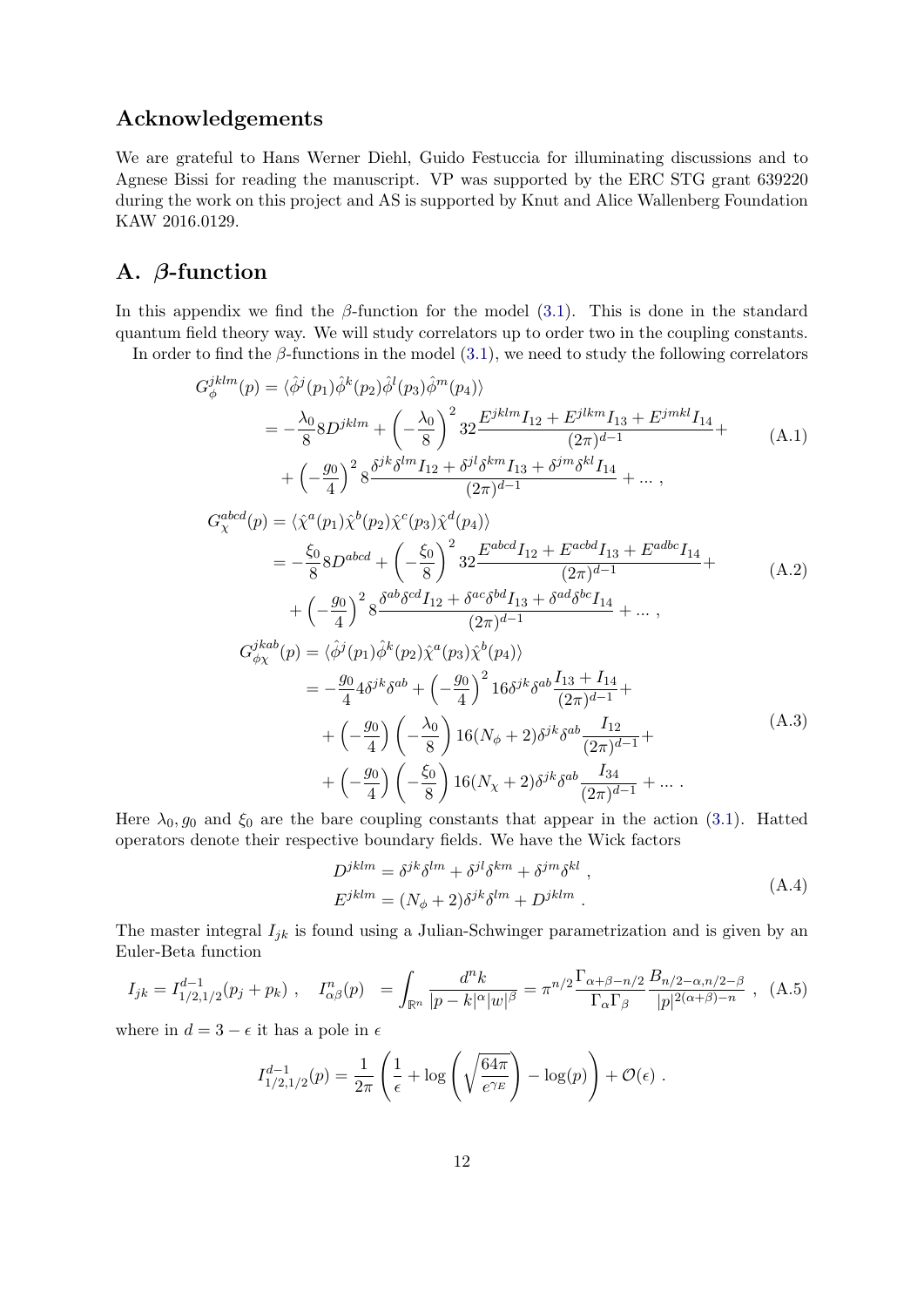The bare coupling constants that renormalises these correlators<sup>[11](#page-13-1)</sup> are given by

<span id="page-13-0"></span>
$$
\lambda_0 = \left(\frac{e^{\gamma_E/2}}{64\pi}\right)^{\epsilon/2} \mu^{\epsilon} \left(\lambda + \frac{N_\phi + 8}{4\pi} \frac{\lambda^2}{\epsilon} + \frac{N_\chi}{4\pi} \frac{g^2}{\epsilon}\right) + \dots ,
$$
  
\n
$$
\xi_0 = \left(\frac{e^{\gamma_E/2}}{64\pi}\right)^{\epsilon/2} \mu^{\epsilon} \left(\xi + \frac{N_\chi + 8}{4\pi} \frac{\xi^2}{\epsilon} + \frac{N_\phi}{4\pi} \frac{g^2}{\epsilon}\right) + \dots ,
$$
  
\n
$$
g_0 = \left(\frac{e^{\gamma_E/2}}{64\pi}\right)^{\epsilon/2} \mu^{\epsilon} \left(g + \frac{g^2}{\pi \epsilon} + \frac{N_\phi + 2}{4\pi} \frac{\lambda g}{\epsilon} + \frac{N_\chi + 2}{4\pi} \frac{\xi g}{\epsilon}\right) + \dots .
$$
\n(A.6)

Here the dots represent terms that have more than two coupling constants,  $\mu$  is the renormalisation scale, and  $\lambda$ , g as well as  $\xi$  are renormalised coupling constants. Please note that we have used multiplicative renormalisation of  $g_0$ , and both multiplicative and additive renormalisation of  $\lambda_0$  as well as  $\xi_0$ . We can see that  $\lambda_0$  and  $\xi_0$  are the same up to flavours. To find the  $\beta$ -functions we will use

<span id="page-13-2"></span>
$$
\frac{\partial \log \sigma_0}{\partial \log \mu} = 0 \;, \quad \frac{\partial \sigma}{\partial \log \mu} = \beta_{\sigma} \;, \quad \frac{\partial \log \sigma}{\partial \log \mu} = \frac{\beta_{\sigma}}{\sigma} \;, \tag{A.7}
$$

where  $\sigma_0 \in \{g_0, \lambda_0, \xi_0\}$  is any bare coupling, and  $\sigma \in \{g, \lambda, \xi\}$  is any renormalised coupling. Taking the logarithm of the coupling constants in [\(A.6\)](#page-13-0), and only keeping terms that are quadratic in couplings yields

$$
\log \lambda_0 = \epsilon \log \mu + \log \lambda + \frac{N_{\phi} + 8}{4\pi \epsilon} \lambda + \frac{N_{\chi}}{4\pi \epsilon} \frac{g^2}{\lambda} + \dots,
$$
  

$$
\log \xi_0 = \epsilon \log \mu + \log \xi + \frac{N_{\chi} + 8}{4\pi \epsilon} \xi + \frac{N_{\phi}}{4\pi \epsilon} \frac{g^2}{\xi} + \dots,
$$
  

$$
\log g_0 = \epsilon \log \mu + \log g + \frac{g}{\pi \epsilon} + \frac{N_{\phi} + 2}{4\pi \epsilon} \lambda + \frac{N_{\chi} + 2}{4\pi \epsilon} \xi + \dots.
$$
 (A.8)

Now differentiate these equations w.r.t.  $\log \mu$  and use the definitions [\(A.7\)](#page-13-2)

$$
\epsilon + \frac{\beta_{\lambda}}{\lambda} + \frac{N_{\phi} + 8}{4\pi\epsilon} \beta_{\lambda} + \frac{N_{\chi}}{4\pi\epsilon} \frac{g}{\lambda} \left( 2\beta_{g} - \frac{g}{\lambda} \beta_{\lambda} \right) = 0 ,
$$
\n
$$
\epsilon + \frac{\beta_{\xi}}{\xi} + \frac{N_{\chi} + 8}{4\pi\epsilon} \beta_{\xi} + \frac{N_{\phi}}{4\pi\epsilon} \frac{g}{\xi} \left( 2\beta_{g} - \frac{g}{\xi} \beta_{\xi} \right) = 0 ,
$$
\n
$$
\epsilon + \frac{\beta_{g}}{g} + \frac{\beta_{g}}{\pi\epsilon} + \frac{N_{\phi} + 2}{4\pi\epsilon} \beta_{\lambda} + \frac{N_{\chi} + 2}{4\pi\epsilon} \beta_{\xi} = 0 .
$$
\n(A.9)

The solution to these equations yields the  $\beta$ -function

$$
\beta_{\lambda} = -\epsilon \lambda + \frac{N_{\phi} + 8}{4\pi} \lambda^{2} + \frac{N_{\chi}}{4\pi} g^{2} + \dots ,
$$
\n
$$
\beta_{\xi} = -\epsilon \xi + \frac{N_{\chi} + 8}{4\pi} \xi^{2} + \frac{N_{\phi}}{4\pi} g^{2} + \dots ,
$$
\n
$$
\beta_{g} = -\epsilon g + \frac{g^{2}}{\pi} + \frac{N_{\phi} + 2}{4\pi} \lambda g + \frac{N_{\chi} + 2}{4\pi} \xi g + \dots .
$$
\n(A.10)

<span id="page-13-1"></span><sup>&</sup>lt;sup>11</sup>And which absorbs the factors of  $\gamma_E$  and log( $\pi$ ).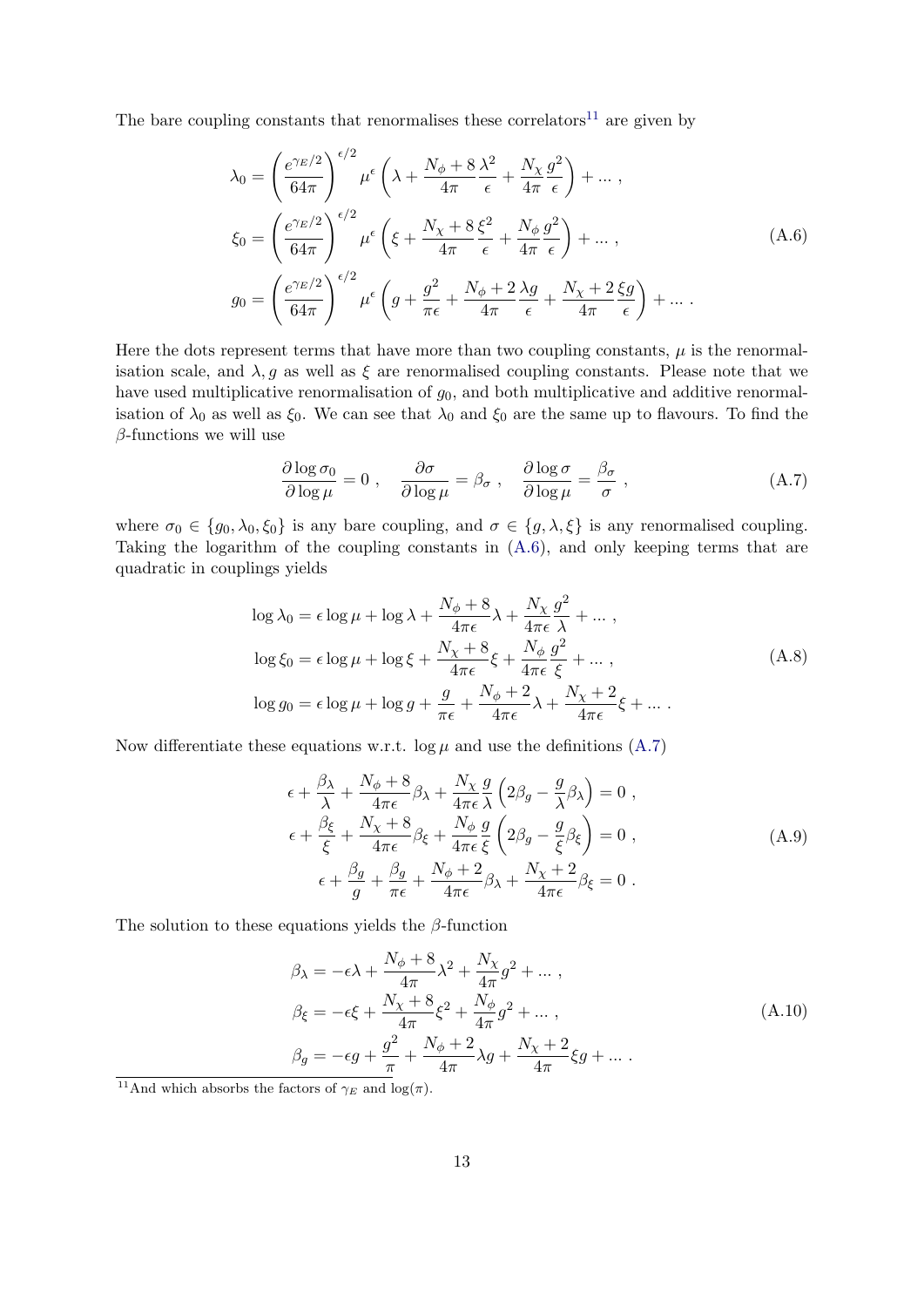## <span id="page-14-0"></span>B. Functional determinants

In this appendix we path integrate a bosonic  $O(N_{\phi}) \oplus O(N_{\chi})$ -vector that is massless in the bulk, but gains a tensor mass  $m^{IJ}$  as it approaches the boundary. We will not assume any specific form of the boundary mass until it is needed. We will write the fluctuation correction to the boundary potential as

$$
V \supset \Phi^I m^{IJ} \Phi^J , \qquad (B.1)
$$

$$
m^{IJ} = \begin{pmatrix} m_{\phi}^{ij} & g\phi_{cl}^j \chi_{cl}^b \\ g\chi_{cl}^a \phi_{cl}^k & m_{\chi}^{ab} \end{pmatrix}^{IJ},
$$
  
\n
$$
m_{\phi}^{ij} \equiv A_g^{\lambda} \delta^{ij} + \lambda \hat{\phi}_{cl}^i \hat{\phi}_{cl}^j ,
$$
  
\n
$$
m_{\chi}^{ab} \equiv A_{\xi}^g \delta^{ab} + \xi \hat{\chi}_{cl}^a \hat{\chi}_{cl}^b .
$$
\n(B.2)

The constant  $A_y^x$  can be found in [\(3.10\)](#page-8-2). In this appendix we will not use the exact form of  $A_y^x$ , although it is important that it is proportional to the coupling constants. Using the results of section [2](#page-3-3) (e.g.  $(2.16)$ ) we have

<span id="page-14-1"></span>
$$
V_{\text{eff}}^{1\text{-loop}} = \int_{\mathbb{R}_{+}^{d}} d^{d}x I_{\mathcal{M}} + \int_{\mathbb{R}^{d-1}} d^{d-1}x \parallel I_{\partial \mathcal{M}},
$$
  
\n
$$
I_{\mathcal{M}} = \int_{\mathbb{R}^{d}} \frac{d^{d}k}{(2\pi)^{d}} \text{tr}_{O(N)} \frac{\log[G^{IJ}(k)]}{2},
$$
  
\n
$$
I_{\partial \mathcal{M}} = \int_{\mathbb{R}^{d-1}} \frac{d^{d-1}k}{(2\pi)^{d-1}} \text{tr}_{O(N)} \frac{\log[G^{IJ}_{b.c.}(k_{\parallel})]}{2}.
$$
\n(B.3)

Here we trace over the  $O(N)$ -indices,  $G^{IJ}$  is the momentum propagator in the bulk, and  $G_{b.c.}^{IJ}$ is the momentum propagator in the boundary limit

<span id="page-14-2"></span>
$$
G^{IJ}(k) = \frac{\delta^{IJ}}{k^2} , \quad G^{IJ}_{b.c.}(k_{\parallel}) = (m^{IJ} + |k_{\parallel}| \delta^{IJ})^{-1} . \tag{B.4}
$$

The logarithm of the bulk propagator is

$$
\log[G^{IJ}(k)] = -2\delta^{IJ}\log|k| \tag{B.5}
$$

This allows us to find  $I_{\mathcal{M}}$  in [\(B.3\)](#page-14-1). We will use spherical coordinates and regulate the divergences using a momentum cutoff  $\Lambda \gg 1$ . The integral is on the form

$$
J_n(\Lambda) \equiv \int_0^{\Lambda} dr r^{n-1} \log(r) = \frac{\Lambda^n}{n} \left( \log(\Lambda) - \frac{1}{n} \right) . \tag{B.6}
$$

Which yields

<span id="page-14-3"></span>
$$
I_{\mathcal{M}} = -\frac{(N_{\phi} + N_{\chi})S_d}{(2\pi)^d} \lim_{\Lambda \to \infty} J_d(\Lambda) .
$$
 (B.7)

To compute  $I_{\partial M}$  we will use that the logarithm of the inverse of a matrix can be expressed in terms the original matrix via

$$
\begin{cases}\nA = e^{\log(A)} \\
A^{-1} = e^{\log(A^{-1})}\n\end{cases} \Rightarrow A^{-1} = e^{-\log(A)}\n\Rightarrow \log(A^{-1}) = -\log(A) .
$$
\n(B.8)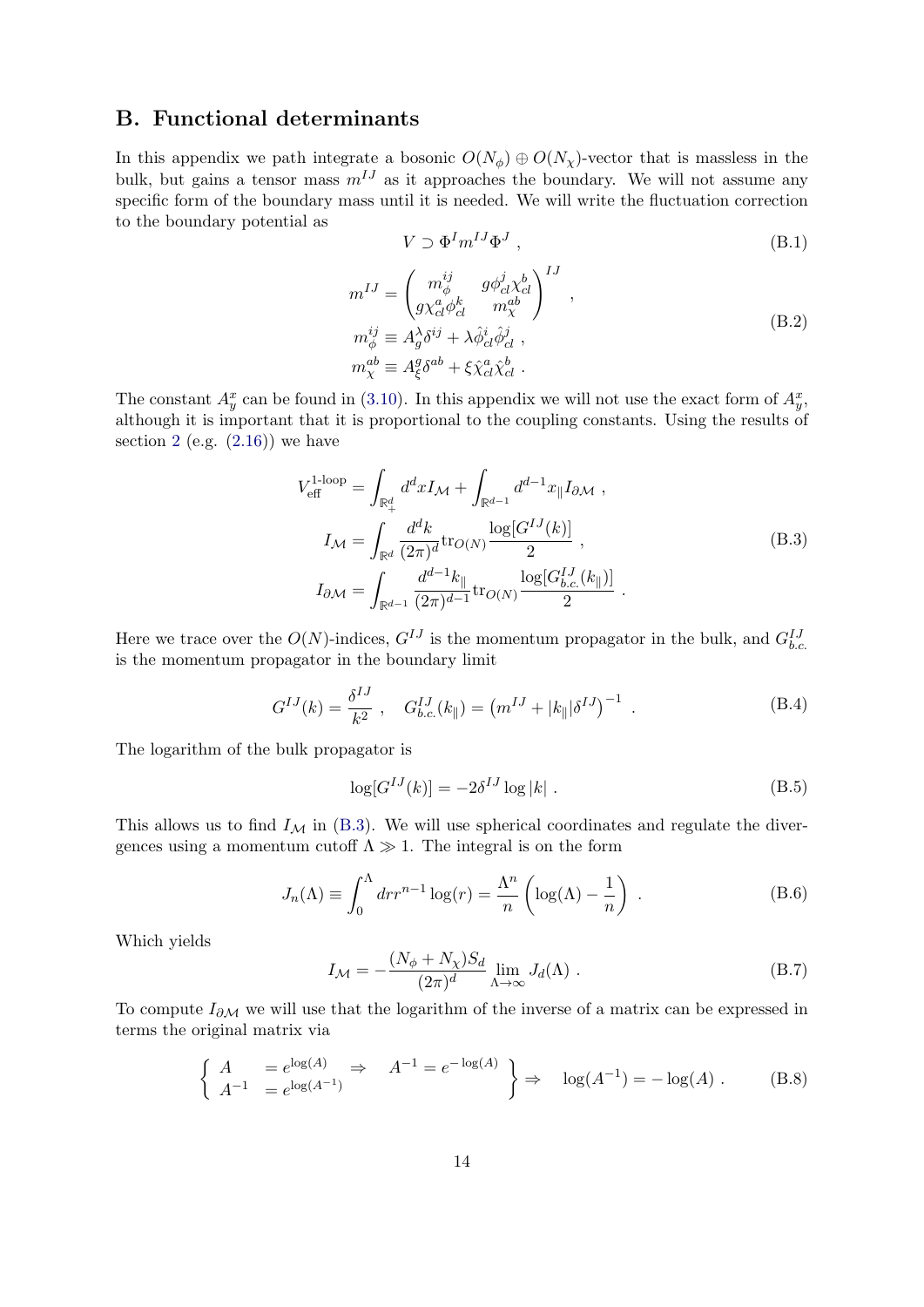Using this we find the trace of the logarithm of the momentum propagator [\(B.4\)](#page-14-2)

<span id="page-15-0"></span>
$$
\log[G_{b.c.}^{IJ}(k_{\parallel})] = -\log\left[|k_{\parallel}|\delta^{IJ}\left(\frac{m^{IJ}}{|k_{\parallel}|} + 1\right)\right] = -\delta^{IJ}\log(|k_{\parallel}|) - \log\left(\frac{m^{IJ}}{|k_{\parallel}|} + 1\right) .
$$
 (B.9)

To find the second logarithm we diagonalise  $m^{IJ}$ . It has four eigenvalues. Two of these are

$$
\lambda_1 = A_g^{\lambda} , \quad \text{(with multiplicity } N_{\phi} - 1),
$$
\n
$$
\lambda_2 = A_{\xi}^g , \quad \text{(with multiplicity } N_{\chi} - 1), \tag{B.10}
$$

and the other two have both multiplicity one

$$
\lambda_{\pm} = \frac{A_g^{\lambda} + \lambda \phi_{cl}^2 + A_{\xi}^g + \xi \chi_{cl}^2 \pm \sqrt{(A_{\xi}^g + \xi \chi_{cl}^2 - A_g^{\lambda} - \lambda \phi_{cl}^2)^2 + 4g^2 \phi_{cl}^2 \chi_{cl}^2}}{2} \,. \tag{B.11}
$$

We proceed with diagonalising the boundary mass  $m^{IJ}$  using some matrix A (as we will see, the exact form of A does not matter)

$$
m^{IJ} = (A^{-1}DA)^{IJ}, \quad D = \text{diag}(\lambda_3^+, A_g^{\lambda}, ..., A_g^{\lambda}, \lambda_3^-, A_g^g, ..., A_g^g) .
$$
 (B.12)

The second logarithm in [\(B.9\)](#page-15-0) can now be found from its Taylor expansion

$$
\log\left(\frac{m^{IJ}}{|k_{\parallel}|}+1\right) = \sum_{n\geq 1} \frac{(-1)^{n+1}}{n|k_{\parallel}|^n} ((A^{-1}DA)^n)^{IJ} = (A^{-1})^{IK} \sum_{n\geq 1} \frac{(-1)^{n+1}}{n|k_{\parallel}|^n} ((D)^n)^{KL} A^{LJ}
$$
\n
$$
= \left(A^{-1} \text{diag}\left(\log\left(\frac{\lambda_3^+}{|k_{\parallel}|}+1\right),\ldots\right) A\right)^{IJ} . \tag{B.13}
$$

Using cyclicity of the trace, we find

 $\text{tr}\log[G_{b.c.}^{IJ}(k_{\parallel})]=-\log(\lambda_{+}+|k_{\parallel}|)-\log(\lambda_{-}+|k_{\parallel}|)-(N_{\phi}-1)\log(A_g^{\lambda}+|k_{\parallel}|)-(N_{\chi}-1)\log(A_g^g+|k_{\parallel}|)$ .

The boundary integrals in [\(B.3\)](#page-14-1) are then on the form

$$
I_{\partial M} = -\lim_{\Lambda \to \infty} \left[ K_{\lambda_3^+}(\Lambda) + K_{\lambda_3^-}(\Lambda) + (N_{\phi} - 1) K_{A_g^{\lambda}}(\Lambda) + (N_{\chi} - 1) K_{A_g^g}(\Lambda) \right],
$$
  
\n
$$
K_x(\Lambda) = \frac{S_{d-1}}{2^d \pi^{d-1}} \int_0^{\Lambda} dr r^{d-2} \log(x + r).
$$
\n(B.14)

This integral is a  $2F_1$ -hypergeometric function. Its expansion in  $\epsilon$  in  $3 - \epsilon$  dimensions is performed using the HypExp mathematica package [\[28,](#page-17-10) [29\]](#page-17-11). We will keep terms up to order  $\epsilon^2$ , assuming that the boundary mass is proportional to  $\epsilon$   $(A_y^x \propto \epsilon).^{12}$  $(A_y^x \propto \epsilon).^{12}$  $(A_y^x \propto \epsilon).^{12}$  After this we expand around large  $\Lambda$ , and neglect terms that goes as  $\Lambda^{-1}$ 

$$
I_{\partial\mathcal{M}} = -\lim_{\Lambda \to \infty} \left[ \frac{N_{\phi} + N_{\chi}}{2^{d} \pi^{d-1}} S_{d-1} J_{d-1}(\Lambda) + \tilde{K}_{\phi}(\Lambda) + \tilde{K}_{\chi}(\Lambda) + \mathcal{O}(\Lambda^{-1}) \right] + \mathcal{O}(\epsilon^{3}),
$$
  

$$
K_{x}(\Lambda) = -\frac{3d^{2} - 22d + 43 - 2(d^{2} - 8d + 19)}{16} \Lambda^{d-1} \log(\Lambda) - (d - 4)\Lambda^{d-2} x + \frac{x^{2}}{2} \left( \log\left(\frac{x}{\Lambda}\right) - \frac{1}{2} \right).
$$

<span id="page-15-1"></span> $\frac{12}{12}$ This assumption is motivated by the coupling constants at FP's in appendix [A.](#page-12-0)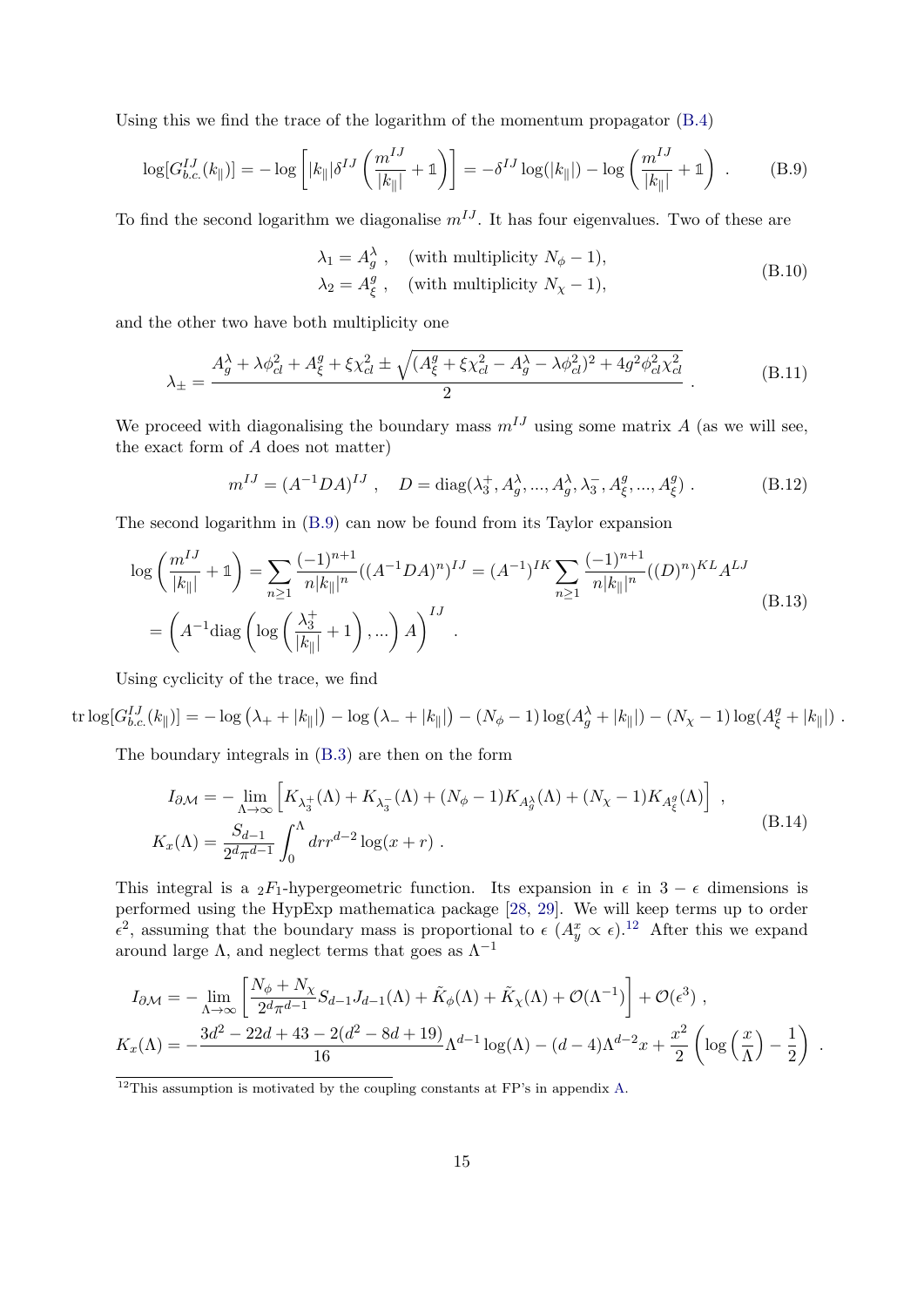This, together with  $(B.7)$  and  $(B.3)$ , yields the full path integral over  $\Phi$ 

$$
Z = (2\pi)^{d/2} \exp\left[-\lim_{\Lambda \to \infty} \left(\frac{N_{\phi} + N_{\chi}}{(2\pi)^{d}} S_{d} J_{d} + \frac{N_{\phi} + N_{\chi}}{2^{d} \pi^{d-1}} S_{d-1} J_{d-1} + \Xi_{1} + \Xi_{2}\right)\right],
$$
(B.15)  
\n
$$
\Xi_{1} = -(d-4)\Lambda^{d-2} (N_{\phi} A_{g}^{\lambda} + N_{\chi} A_{\xi}^{g} + \lambda \phi_{cl}^{2} + \xi \chi_{cl}^{2})
$$
\n
$$
= -(d-4)\Lambda^{d-2} \frac{(N_{\chi} g + (N_{\phi} + 2)\lambda)\phi_{cl}^{2} + (N_{\phi} g + (N_{\chi} + 2)\xi)\chi_{cl}^{2}}{2},
$$
\n
$$
\Xi_{2} = \frac{N_{\phi} - 1}{2} (A_{g}^{\lambda})^{2} \left(\log\left(\frac{A_{g}^{\lambda}}{\Lambda}\right) - \frac{1}{2}\right) + \frac{N_{\chi} - 1}{2} (A_{\xi}^{g})^{2} \left(\log\left(\frac{A_{\xi}^{g}}{\Lambda}\right) - \frac{1}{2}\right)
$$
\n
$$
+ \frac{\lambda_{+}^{2}}{2} \left(\log\left(\frac{\lambda_{+}}{\Lambda}\right) - \frac{1}{2}\right) + \frac{\lambda_{-}^{2}}{2} \left(\log\left(\frac{\lambda_{-}}{\Lambda}\right) - \frac{1}{2}\right).
$$
\n(B.16)

By taking  $N_{\phi} = N_{\chi}$  and  $\xi = \lambda$  we obtain the result relevant for section [3.2.](#page-7-1)

#### References

- <span id="page-16-0"></span>[1] H. Diehl, "The Theory of boundary critical phenomena," [Int. J. Mod. Phys. B](http://dx.doi.org/10.1142/S0217979297001751) 11 (1997) 3503–3523, [arXiv:cond-mat/9610143](http://arxiv.org/abs/cond-mat/9610143).
- <span id="page-16-1"></span>[2] H. W. Diehl and E. Eisenriegler, "Walks, polymers, and other tricritical systems in the presence of walls or surfaces," Europhys. Lett. 4 (1987) 709–714.
- <span id="page-16-2"></span>[3] P. Liendo, L. Rastelli, and B. C. van Rees, "The Bootstrap Program for Boundary CFT<sub>d</sub>," [JHEP](http://dx.doi.org/10.1007/JHEP07(2013)113) 07 [\(2013\) 113,](http://dx.doi.org/10.1007/JHEP07(2013)113) [arXiv:1210.4258 \[hep-th\]](http://arxiv.org/abs/1210.4258).
- <span id="page-16-3"></span>[4] A. Bissi, T. Hansen, and A. Söderberg, "Analytic Bootstrap for Boundary CFT," [arXiv:1808.08155](http://arxiv.org/abs/1808.08155) [\[hep-th\]](http://arxiv.org/abs/1808.08155).
- <span id="page-16-4"></span>[5] M. Shpot, "Boundary conformal field theory at the extraordinary transition: The layer susceptibility to  $O(\varepsilon)$ ," [arXiv:1912.03021 \[hep-th\]](http://arxiv.org/abs/1912.03021).
- <span id="page-16-5"></span>[6] P. Dey, T. Hansen, and M. Shpot, "Operator expansions, layer susceptibility and two-point functions in BCFT," [arXiv:2006.11253 \[hep-th\]](http://arxiv.org/abs/2006.11253).
- <span id="page-16-6"></span>[7] C. P. Herzog and N. Kobayashi, "The  $O(N)$  model with  $\phi^6$  potential in  $\mathbb{R}^2 \times \mathbb{R}^+$ ," [arXiv:2005.07863](http://arxiv.org/abs/2005.07863) [\[hep-th\]](http://arxiv.org/abs/2005.07863).
- <span id="page-16-7"></span>[8] S. Giombi and H. Khanchandani, "CFT in AdS and boundary RG flows," [arXiv:2007.04955 \[hep-th\]](http://arxiv.org/abs/2007.04955).
- <span id="page-16-8"></span>[9] V. Procházka and A. Söderberg, "Composite operators near the boundary," [arXiv:1912.07505 \[hep-th\]](http://arxiv.org/abs/1912.07505).
- <span id="page-16-9"></span>[10] S. Giombi and H. Khanchandani, "O(N) Models with Boundary Interactions and their Long Range Generalizations," [arXiv:1912.08169 \[hep-th\]](http://arxiv.org/abs/1912.08169).
- <span id="page-16-10"></span>[11] E. Eisenriegler and H. W. Diehl, "Surface critical behavior of tricritical systems," Phys. Rev. B 37 no. 10, (Apr, 1988) 5257–5273.
- <span id="page-16-11"></span>[12] C. G. Callan, I. R. Klebanov, A. W. W. Ludwig, and J. M. Maldacena, "Exact solution of a boundary conformal field theory," Nucl. Phys. B422 [\(1994\) 417–448,](http://dx.doi.org/10.1016/0550-3213(94)90440-5) [arXiv:hep-th/9402113 \[hep-th\]](http://arxiv.org/abs/hep-th/9402113).
- <span id="page-16-12"></span>[13] J. A. Harvey, D. Kutasov, and E. J. Martinec, "On the relevance of tachyons," [arXiv:hep-th/0003101](http://arxiv.org/abs/hep-th/0003101).
- <span id="page-16-13"></span>[14] E. Lauria, P. Liendo, B. C. Van Rees, and X. Zhao, "Line and surface defects for the free scalar field," [arXiv:2005.02413 \[hep-th\]](http://arxiv.org/abs/2005.02413).
- <span id="page-16-14"></span>[15] C. Behan, L. Di Pietro, E. Lauria, and B. C. Van Rees, "Bootstrapping boundary-localized interactions," [arXiv:2009.03336 \[hep-th\]](http://arxiv.org/abs/2009.03336).
- <span id="page-16-15"></span>[16] A. Karch and D. Tong, "Particle-Vortex Duality from 3d Bosonization," Phys. Rev. X6 [no. 3, \(2016\)](http://dx.doi.org/10.1103/PhysRevX.6.031043) [031043,](http://dx.doi.org/10.1103/PhysRevX.6.031043) [arXiv:1606.01893 \[hep-th\]](http://arxiv.org/abs/1606.01893).
- <span id="page-16-16"></span>[17] N. Seiberg, T. Senthil, C. Wang, and E. Witten, "A Duality Web in 2+1 Dimensions and Condensed Matter Physics," Annals Phys. 374 [\(2016\) 395–433,](http://dx.doi.org/10.1016/j.aop.2016.08.007) [arXiv:1606.01989 \[hep-th\]](http://arxiv.org/abs/1606.01989).